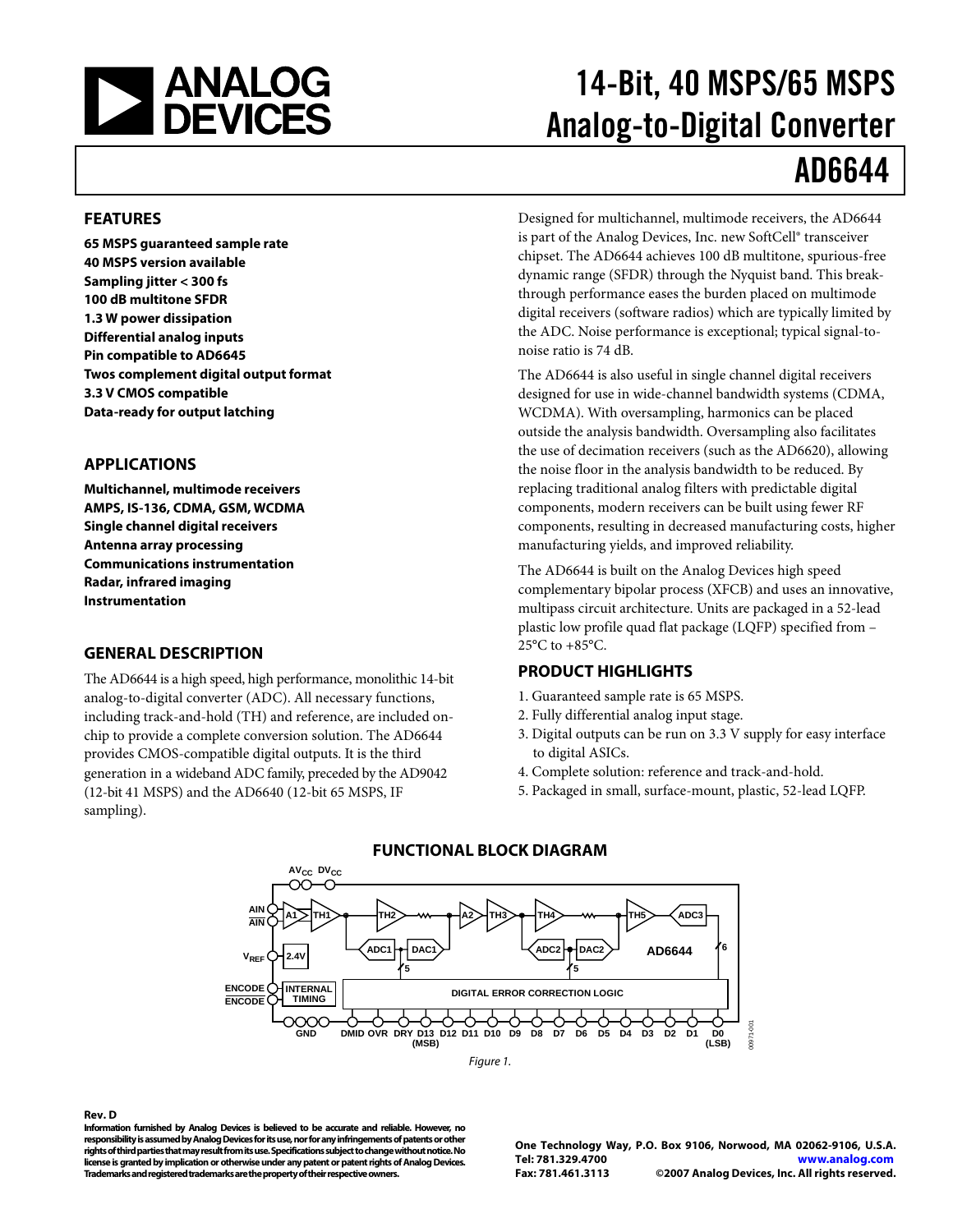## <span id="page-1-0"></span>**TABLE OF CONTENTS**

#### **REVISION HISTORY**

| $8/07$ —Rev. C to Rev. D                                       |  |
|----------------------------------------------------------------|--|
|                                                                |  |
| Changes to Noise (for Any Range Within the ADC) Definition  13 |  |
|                                                                |  |
|                                                                |  |
|                                                                |  |
| 5/03—Data Sheet changed from Rev. B to Rev. C                  |  |
|                                                                |  |
| 3/03-Data Sheet changed from Rev. A to Rev. B                  |  |
|                                                                |  |
| 3/03-Data Sheet changed from Rev. 0 to Rev. A                  |  |
|                                                                |  |
|                                                                |  |
|                                                                |  |
|                                                                |  |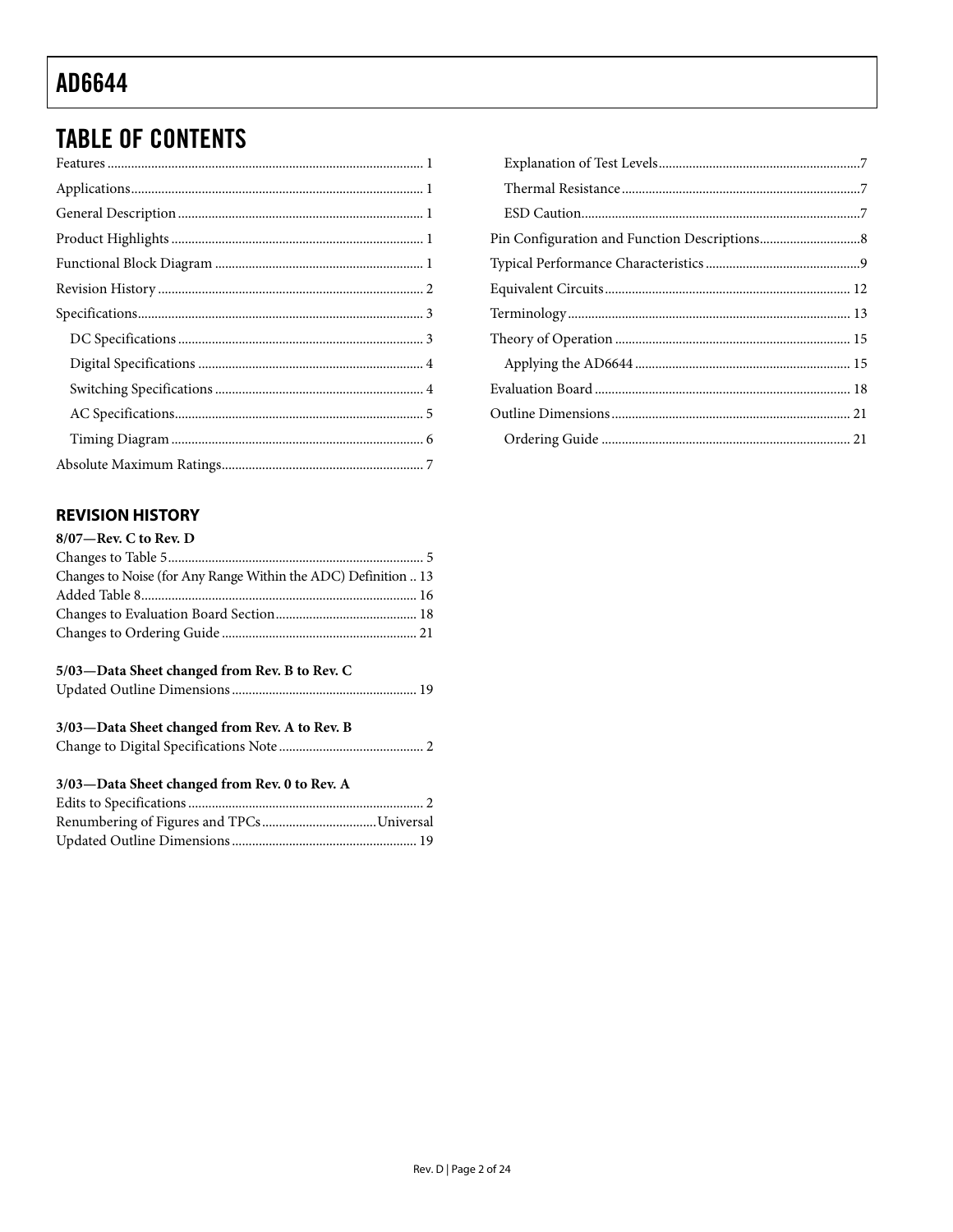### <span id="page-2-0"></span>**SPECIFICATIONS**

#### **DC SPECIFICATIONS**

 $\text{AV}_{\text{CC}}$  = 5 V, DV $_{\text{CC}}$  = 3.3 V; T $_{\text{MIN}}$  = –25°C, T $_{\text{MAX}}$  = +85°C, unless otherwise noted.

#### **Table 1.**

|                                        |                |                         |        | AD6644AST-40 |        |            | AD6644AST-65 |        |             |
|----------------------------------------|----------------|-------------------------|--------|--------------|--------|------------|--------------|--------|-------------|
| <b>Parameter</b>                       | <b>Temp</b>    | Test Level <sup>1</sup> | Min    | <b>Typ</b>   | Max    | <b>Min</b> | <b>Typ</b>   | Max    | <b>Unit</b> |
| <b>RESOLUTION</b>                      |                |                         |        | 14           |        |            | 14           |        | <b>Bits</b> |
| <b>ACCURACY</b>                        |                |                         |        |              |        |            |              |        |             |
| No Missing Codes                       | Full           | $\mathbf{I}$            |        | Guaranteed   |        |            | Guaranteed   |        |             |
| <b>Offset Error</b>                    | Full           | $\mathbf{I}$            | $-10$  | $+3$         | $+10$  | $-10$      | $+3$         | $+10$  | mV          |
| <b>Gain Error</b>                      | Full           | $\mathbf{I}$            | $-10$  | $-6$         | $+10$  | $-10$      | $-6$         | $+10$  | % FS        |
| <b>Differential Nonlinearity (DNL)</b> | Full           | $\mathbf{I}$            | $-1.0$ | $\pm 0.25$   | $+1.5$ | $-1.0$     | ±0.25        | $+1.5$ | <b>LSB</b>  |
| Integral Nonlinearity (INL)            | Full           | $\vee$                  |        | $\pm 0.50$   |        |            | $\pm 0.50$   |        | <b>LSB</b>  |
| <b>TEMPERATURE DRIFT</b>               |                |                         |        |              |        |            |              |        |             |
| <b>Offset Error</b>                    | Full           | $\vee$                  |        | 10           |        |            | 10           |        | ppm/°C      |
| <b>Gain Error</b>                      | Full           | $\vee$                  |        | 95           |        |            | 95           |        | ppm/°C      |
| POWER SUPPLY REJECTION RATIO (PSRR)    | Full           | $\mathsf{V}$            |        | ±1.0         |        |            | ±1.0         |        | mV/V        |
| <b>REFERENCE OUT (VREF)</b>            | Full           | ${\sf V}$               |        | 2.4          |        |            | 2.4          |        | V           |
| ANALOG INPUTS (AIN, AIN)               |                |                         |        |              |        |            |              |        |             |
| Differential Input Voltage Span        | Full           | $\vee$                  |        | 2.2          |        |            | 2.2          |        | V p-p       |
| <b>Differential Input Resistance</b>   | Full           | $\vee$                  |        | 1            |        |            | 1            |        | $k\Omega$   |
| <b>Differential Input Capacitance</b>  | $25^{\circ}$ C | $\vee$                  |        | 1.5          |        |            | 1.5          |        | pF          |
| <b>POWER SUPPLY</b>                    |                |                         |        |              |        |            |              |        |             |
| Supply Voltage                         |                |                         |        |              |        |            |              |        |             |
| AVcc <sup>2</sup>                      | Full           | $\mathsf{I}$            | 4.85   | 5.0          | 5.25   | 4.85       | 5.0          | 5.25   | $\sf V$     |
| <b>DVcc</b>                            | Full           | $\mathsf{I}$            | 3.0    | 3.3          | 3.6    | 3.0        | 3.3          | 3.6    | V           |
| <b>Supply Current</b>                  |                |                         |        |              |        |            |              |        |             |
| $IAVCC (AVCC = 5.0 V)$                 | Full           | $\mathbf{I}$            |        | 245          | 276    |            | 245          | 276    | mA          |
| $ID_{VCC} (DV_{CC} = 3.3 V)$           | Full           | $\mathsf{I}$            |        | 30           | 36     |            | 30           | 36     | mA          |
| Rise Time $3$                          |                |                         |        |              |        |            |              |        |             |
| $AV_{CC}$                              | Full           | IV                      |        |              |        |            |              | 15     | ms          |
| POWER CONSUMPTION                      | Full           | $\mathbf{II}$           |        | 1.3          | 1.5    |            | 1.3          | 1.5    | W           |

<sup>1</sup> See the [Explanation of Test Levels s](#page-6-1)ection.<br><sup>2</sup> AV<sub>CC</sub> can vary from 4.85 V to 5.25 V. However, rated ac (harmonics) performance is valid only over the range AV<sub>CC</sub> = 5.0 V to 5.25 V.<br><sup>3</sup> Specified for de supplies with

<sup>3</sup> Specified for dc supplies with linear rise time characteristics.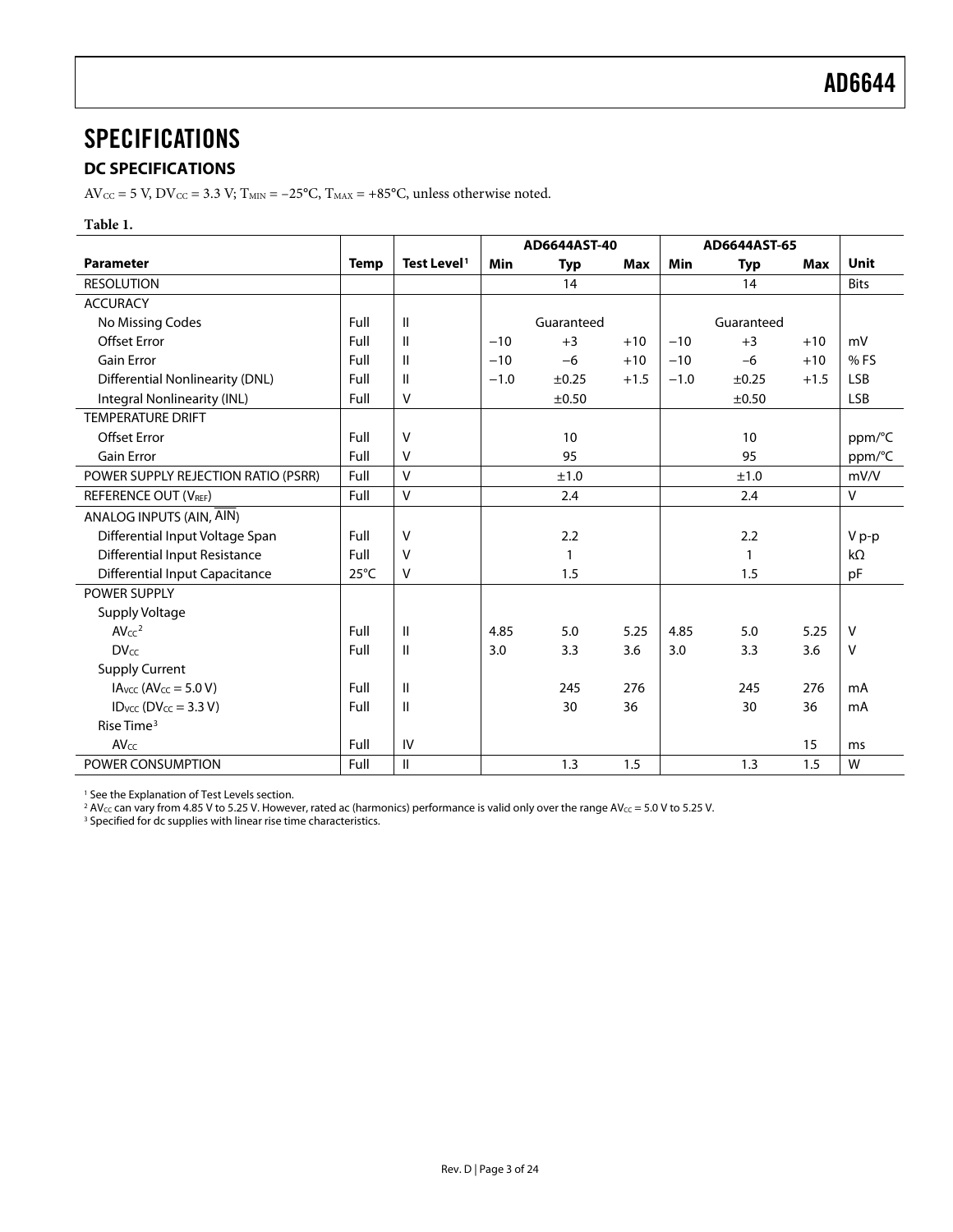#### <span id="page-3-0"></span>**DIGITAL SPECIFICATIONS**

AV<sub>CC</sub> = 5 V, DV<sub>CC</sub> = 3.3 V; T<sub>MIN</sub> = -25°C, T<sub>MAX</sub> = +85°C, unless otherwise noted.

#### **Table 2.**

|                                         |                |                         | AD6644AST-40 |                 |     | AD6644AST-65 |                 |     |           |
|-----------------------------------------|----------------|-------------------------|--------------|-----------------|-----|--------------|-----------------|-----|-----------|
| <b>Parameter</b>                        | Temp           | Test Level <sup>1</sup> | Min          | Typ             | Max | Min          | Typ             | Max | Unit      |
| ENCODE INPUTS (ENCODE, ENCODE)          |                |                         |              |                 |     |              |                 |     |           |
| Differential Input Voltage <sup>2</sup> | Full           | IV                      | 0.4          |                 |     | 0.4          |                 |     | $V p-p$   |
| Differential Input Resistance           | $25^{\circ}$ C | v                       |              | 10              |     |              | 10              |     | $k\Omega$ |
| <b>Differential Input Capacitance</b>   | $25^{\circ}$ C | ۷                       |              | 2.5             |     |              | 2.5             |     | рF        |
| LOGIC OUTPUTS (D13 to D0, DRY, OVR)     |                |                         |              |                 |     |              |                 |     |           |
| Logic Compatibility                     |                |                         |              | <b>CMOS</b>     |     |              | <b>CMOS</b>     |     |           |
| Logic 1 Voltage <sup>3</sup>            | Full           | ٧                       |              | 2.5             |     |              | 2.5             |     | v         |
| Logic 0 Voltage <sup>3</sup>            | Full           | v                       |              | 0.4             |     |              | 0.4             |     | ٧         |
| <b>Output Coding</b>                    |                |                         |              | Twos complement |     |              | Twos complement |     |           |
| <b>DMID</b>                             | Full           | v                       |              | $DV_{cc}/2$     |     |              | $DV_{cc}/2$     |     | v         |

1 See th[e Explanation of Test Levels s](#page-6-1)ection.

<sup>2</sup> All ac specifications tested by driving ENCODE and ENCODE differentially. Reference [Figure 18](#page-10-0) for performance vs. encode power.<br><sup>3</sup> Digital output logic levels: DV-c = 3.3.V. Come = 10.pE. Capacitive loads >10.pE degra

<sup>3</sup> Digital output logic levels: DV<sub>CC</sub> = 3.3 V, C<sub>LOAD</sub> = 10 pF. Capacitive loads >10 pF degrade performance.

#### **SWITCHING SPECIFICATIONS**

 $AV_{CC} = 5$  V,  $DV_{CC} = 3.3$  V; ENCODE and  $\overline{ENCODE} =$  maximum conversion rate MSPS;  $T_{MIN} = -25^{\circ}C$ ,  $T_{MAX} = +85^{\circ}C$ , unless otherwise noted.

**Table 3.** 

|                                |      |                         | AD6644AST-40 |     | AD6644AST-65 |     |     |     |             |
|--------------------------------|------|-------------------------|--------------|-----|--------------|-----|-----|-----|-------------|
| Parameter                      | Temp | Test Level <sup>1</sup> | Min          | Typ | Max          | Min | Typ | Max | Unit        |
| <b>Maximum Conversion Rate</b> | Full |                         | 40           |     |              | 65  |     |     | <b>MSPS</b> |
| Minimum Conversion Rate        | Full | IV                      |              |     |              |     |     |     | <b>MSPS</b> |
| <b>ENCODE Pulse Width High</b> | Full | IV                      | 10           |     |              | 6.5 |     |     | ns          |
| <b>ENCODE Pulse Width Low</b>  | Full | IV                      | 10           |     |              | 6.5 |     |     | ns          |

<sup>1</sup> See th[e Explanation of Test Levels s](#page-6-1)ection.

 $AV_{CC} = 5$  V,  $DV_{CC} = 3.3$  V; ENCODE and  $\overline{ENCODE} =$  maximum conversion rate MSPS; T<sub>MIN</sub> = −25°C, T<sub>MAX</sub> = +85°C, C<sub>LOAD</sub> = 10 Pf, unless otherwise noted.

**Table 4.** 

|                                                    |                          |      |                         |      | AD6644AST-40/65     |      |      |
|----------------------------------------------------|--------------------------|------|-------------------------|------|---------------------|------|------|
| <b>Parameter</b>                                   | Name                     | Temp | Test Level <sup>1</sup> | Min  | Typ                 | Max  | Unit |
| <b>ENCODE INPUT PARAMETERS<sup>2</sup></b>         |                          |      |                         |      |                     |      |      |
| Encode Period @ 65 MSPS                            | t <sub>ENC</sub>         | Full | $\vee$                  |      | 15.4                |      | ns   |
| Encode Period @ 40 MSPS                            | t <sub>ENC</sub>         | Full | V                       |      | 25                  |      | ns   |
| Encode Pulse Width High <sup>3</sup> @ 65 MSPS     | t <sub>ENCH</sub>        | Full | IV                      | 6.2  | 7.7                 | 9.2  | ns   |
| Encode Pulse Width Low @ 65 MSPS                   | <b>t</b> <sub>ENCL</sub> | Full | IV                      | 6.2  | 7.7                 | 9.2  | ns   |
| ENCODE/DATA READY                                  |                          |      |                         |      |                     |      |      |
| Encode Rising to Data Ready Falling                | t <sub>DR</sub>          | Full | IV                      | 2.6  | 3.4                 | 4.6  | ns   |
| Encode Rising to Data Ready Rising                 | t <sub>E</sub> DR        |      |                         |      | $t_{ENCH} + t_{DR}$ |      |      |
| @ 65 MSPS (50% Duty Cycle)                         |                          | Full | IV                      | 10.3 | 11.1                | 12.3 | ns   |
| @ 40 MSPS (50% Duty Cycle)                         |                          | Full | IV                      | 15.1 | 15.9                | 17.1 | ns   |
| ENCODE/DATA (D13:0), OVR                           |                          |      |                         |      |                     |      |      |
| <b>ENCODE to DATA Falling Low</b>                  | $t_{EFL}$                | Full | IV                      | 3.8  | 5.5                 | 9.2  | ns   |
| <b>ENCODE to DATA Rising Low</b>                   | t <sub>E RL</sub>        | Full | IV                      | 3.0  | 4.3                 | 6.4  | ns   |
| ENCODE to DATA Delay (Hold Time) <sup>4</sup>      | $t_{\rm H-E}$            | Full | IV                      | 3.0  | 4.3                 | 6.4  | ns   |
| ENCODE to DATA Delay (Setup Time) <sup>5</sup>     | $t_{S,E}$                |      |                         |      | $t_{ENC} - t_{EFL}$ |      |      |
| $Encode = 65$ MSPS (50% Duty Cycle)                |                          | Full | IV                      | 6.2  | 9.8                 | 11.6 | ns   |
| $\text{Encode} = 40 \text{ MSPS}$ (50% Duty Cycle) |                          | Full | IV                      | 15.9 | 19.4                | 21.2 | ns   |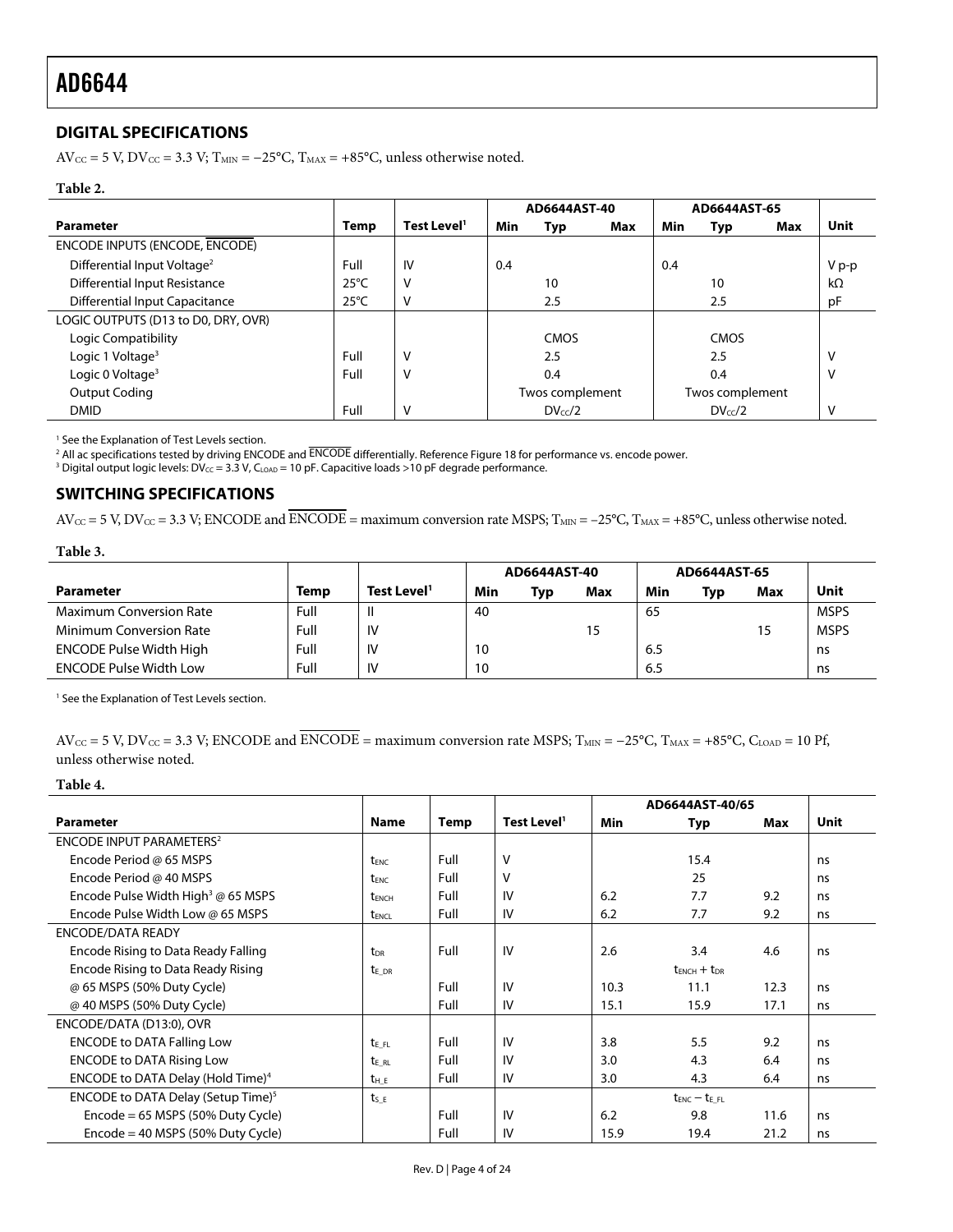<span id="page-4-1"></span><span id="page-4-0"></span>

|                                                    |                   |                |                         |      | AD6644AST-40/65       |      |        |
|----------------------------------------------------|-------------------|----------------|-------------------------|------|-----------------------|------|--------|
| <b>Parameter</b>                                   | <b>Name</b>       | Temp           | Test Level <sup>1</sup> | Min  | Typ                   | Max  | Unit   |
| DATA READY (DRY <sup>6</sup> )/DATA, OVR           |                   |                |                         |      |                       |      |        |
| Data Ready to DATA Delay (Hold Time) <sup>3</sup>  | $t_{H,DR}$        |                |                         |      | See note <sup>7</sup> |      |        |
| $Encode = 65 MSPS (50% Duty Cycle)$                |                   | Full           | IV                      | 8.0  | 8.6                   | 9.4  | ns     |
| $\text{Encode} = 40 \text{ MSPS}$ (50% Duty Cycle) |                   | Full           | IV                      | 12.8 | 13.4                  | 14.2 | ns     |
| Data Ready to DATA Delay (Setup Time) <sup>3</sup> | t <sub>s DR</sub> |                |                         |      | See note <sup>7</sup> |      |        |
| @ 65 MSPS (50% Duty Cycle)                         |                   | Full           | IV                      | 3.2  | 5.5                   | 6.5  | ns     |
| @ 40 MSPS (50% Duty Cycle)                         |                   | Full           | IV                      | 8.0  | 10.3                  | 11.3 | ns     |
| <b>APERTURE DELAY</b>                              | ta                | $25^{\circ}$ C | v                       |      | 100                   |      | ps     |
| APERTURE UNCERTAINTY (JITTER)                      |                   | $25^{\circ}$ C | v                       |      | 0.2                   |      | ps rms |

<sup>1</sup> See th[e Explanation of Test Levels s](#page-6-1)ection.

<sup>2</sup> Several timing parameters are a function of t<sub>ENC</sub> and t<sub>ENCH</sub>.<br><sup>3</sup> To compensate for a change in duty cycle for type and t<sub>e</sub>

<sup>3</sup> To compensate for a change in duty cycle for  $t_{H\_DR}$  and  $t_{S\_DR}$  use the following equations:

 $Newton_{H\_DR} = (t_{H\_DR} - % Change(t_{ENCH})) \times t_{ENC}/2$ 

 $News_{\text{DR}} = (t_{S\_DR} - % \text{Change}(t_{\text{ENC}})) \times t_{\text{ENC}}/2$ 

ENCODE to data delay (hold time) is the absolute minimum propagation delay through the ADC.

 $^5$  ENCODE to data delay (setup time) is calculated relative to 65 MSPS (50% duty cycle). To calculate ts\_E for a given encode, use the following equation:

Newt<sub>S\_E</sub> = t<sub>ENC(NEW)</sub> − t<sub>ENC</sub> + t<sub>S\_E</sub> (that is, for 40 MSPS, Newt<sub>S\_E(TYP</sub>) = 25 × 10<sup>-9</sup> − 15.38 × 10<sup>-9</sup> + 9.8 × 10<sup>-9</sup> = 19.4 × 10<sup>-9</sup>).

<sup>6</sup> DRY is an inverted and delayed version of the encode clock. Any change in the duty cycle of the clock correspondingly changes the duty cycle of DRY.

<sup>7</sup> Data ready to data delay (t<sub>H\_DR</sub> and t<sub>S\_DR</sub>) is calculated relative to 65 MSPS (50% duty cycle) and is dependent on t<sub>ENC</sub> and duty cycle. To calculate t<sub>H\_DR</sub> and t<sub>S\_DR</sub> for a given encode, use the following equations:

 $Newton_{H,DR} = t_{ENC/NEW}/2 - t_{ENCH} + t_{H,DR}$  (that is, for 40 MSPS,  $Newt_{H,DR(TYP)} = 12.5 \times 10^{-9} - 7.69 \times 10^{-9} + 8.6 \times 10^{-9} = 13.4 \times 10^{-9}$ ).

 $Newt_{S\_DR} = t_{ENC/NEW}/2 - t_{ENCH} + t_{S\_DR}$  (that is, for 40 MSPS, Newt<sub>S\_DR(TYP)</sub> = 12.5 × 10<sup>-9</sup> – 7.69 × 10<sup>-9</sup> + 5.5 × 10<sup>-9</sup> = 10.3 × 10<sup>-9</sup>).

#### **AC SPECIFICATIONS**

All ac specifications tested by driving ENCODE and ENCODE differentially.

 $AV_{CC} = 5$  V,  $DV_{CC} = 3.3$  V; ENCODE and  $\overline{ENCODE} =$  maximum conversion rate MSPS;  $T_{MIN} = -25^{\circ}C$ ,  $T_{MAX} = +85^{\circ}C$ , unless otherwise noted.

#### **Table 5.**

|                                             |                   |                |                         |            | AD6644AST-40 |     |            | AD6644AST-65 |     |            |
|---------------------------------------------|-------------------|----------------|-------------------------|------------|--------------|-----|------------|--------------|-----|------------|
| <b>Parameter</b>                            | <b>Conditions</b> | Temp           | Test Level <sup>1</sup> | <b>Min</b> | Typ          | Max | <b>Min</b> | Typ          | Max | Unit       |
| <b>SNR</b>                                  |                   |                |                         |            |              |     |            |              |     |            |
| Analog Input                                | $2.2$ MHz         | $25^{\circ}$ C | $\vee$                  |            | 74.5         |     |            | 74.5         |     | dB         |
| $@ -1$ dBFS                                 | 15.5 MHz          | $25^{\circ}$ C | H                       |            | 74.0         |     | 72         | 74.0         |     | dB         |
|                                             | 30.5 MHz          | $25^{\circ}$ C | $\mathbf{II}$           |            | 73.5         |     | 72         | 73.5         |     | dB         |
| SINAD <sup>2</sup>                          |                   |                |                         |            |              |     |            |              |     |            |
| Analog Input                                | 2.2 MHz           | $25^{\circ}$ C | $\vee$                  |            | 74.5         |     |            | 74.5         |     | dB         |
| $@ -1$ dBFS                                 | 15.5 MHz          | $25^{\circ}$ C | $\mathbf{II}$           |            | 74.0         |     | 72         | 74.0         |     | dB         |
|                                             | 30.5 MHz          | $25^{\circ}$ C | V                       |            | 73.0         |     |            | 73.0         |     | dB         |
| WORST HARMONIC (2ND or 3RD) <sup>2</sup>    |                   |                |                         |            |              |     |            |              |     |            |
| Analog Input                                | $2.2$ MHz         | $25^{\circ}$ C | $\vee$                  |            | 92           |     |            | 92           |     | dBc        |
| $@ -1$ dBFS                                 | 15.5 MHz          | $25^{\circ}$ C | $\mathbf{II}$           |            | 90           |     | 83         | 90           |     | dBc        |
|                                             | 30.5 MHz          | $25^{\circ}$ C | v                       |            | 85           |     |            | 85           |     | dBc        |
| WORST HARMONIC (4TH or Higher) <sup>2</sup> |                   |                |                         |            |              |     |            |              |     |            |
| Analog Input                                | 2.2 MHz           | $25^{\circ}$ C | $\vee$                  |            | 93           |     |            | 93           |     | dBc        |
| $@ -1$ dBFS                                 | 15.5 MHz          | $25^{\circ}$ C | $\mathbf{I}$            |            | 92           |     | 85         | 92           |     | dBc        |
|                                             | 30.5 MHz          | $25^{\circ}$ C | v                       |            | 92           |     |            | 92           |     | dBc        |
| TWO-TONE SFDR <sup>2, 3, 4</sup>            |                   | Full           | v                       |            | 100          |     |            | 100          |     | dBFS       |
| TWO-TONE IMD REJECTION <sup>2, 4</sup>      |                   |                |                         |            |              |     |            |              |     |            |
| F1, F2 $@ - 7$ dBFS                         |                   | Full           | $\vee$                  |            | 90           |     |            | 90           |     | dBc        |
| ANALOG INPUT BANDWIDTH                      |                   | $25^{\circ}$ C | v                       |            | 250          |     |            | 250          |     | <b>MHz</b> |

<sup>1</sup> See th[e Explanation of Test Levels s](#page-6-1)ection.

 $^2$  AV<sub>CC</sub> = 5 V to 5.25 V for rated ac performance.<br><sup>3</sup> Analog input signal power swept from -7 dBF <sup>3</sup> Analog input signal power swept from −7 dBFS to −100 dBFS.

 $4$  F1 = 15 MHz, F2 = 15.5 MHz.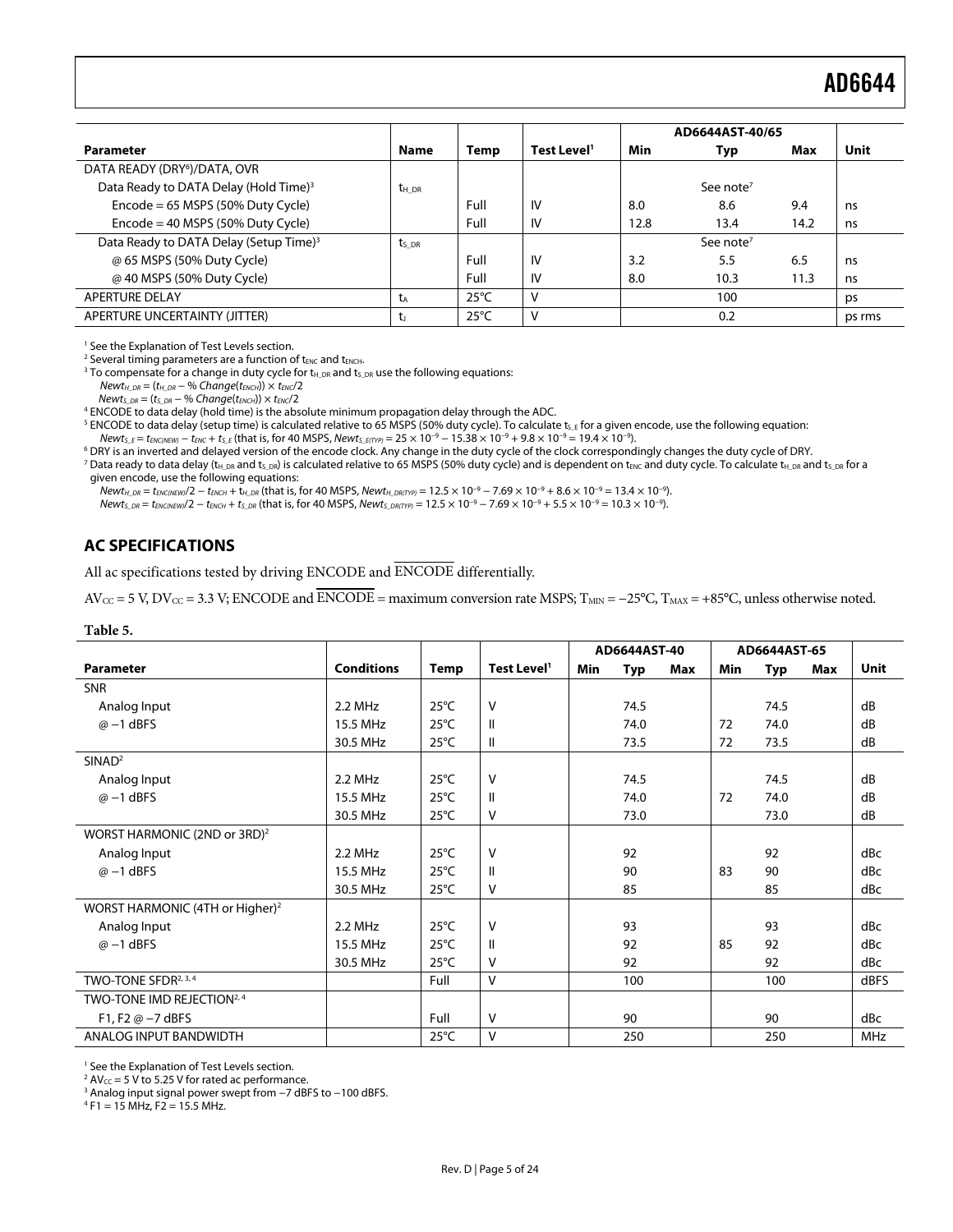#### <span id="page-5-0"></span>**TIMING DIAGRAM**

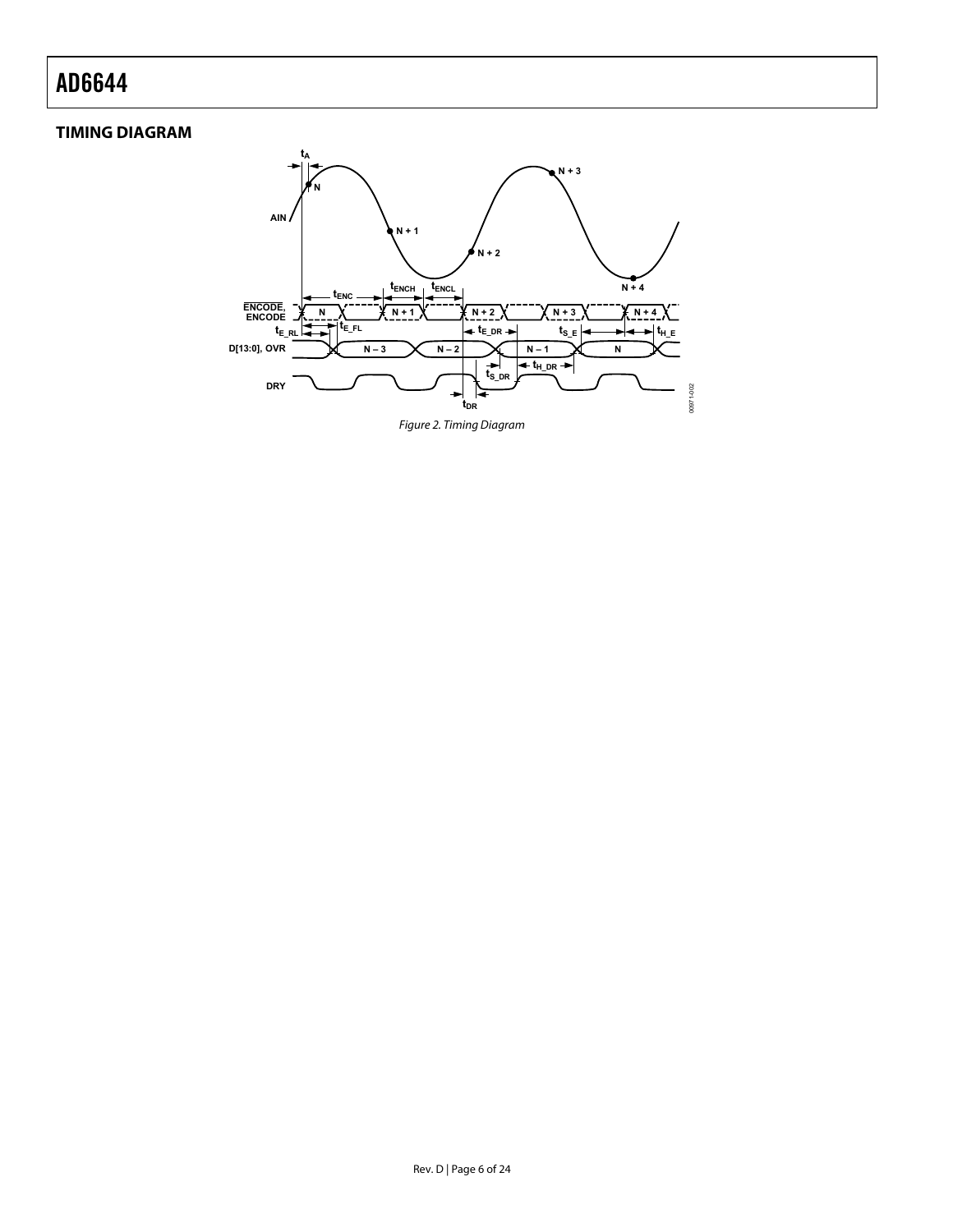### <span id="page-6-1"></span><span id="page-6-0"></span>ABSOLUTE MAXIMUM RATINGS

#### **Table 6.**

| <b>Parameter</b>                      | Rating                              |
|---------------------------------------|-------------------------------------|
| <b>Flectrical</b>                     |                                     |
| AV <sub>CC</sub> Voltage              | $0V$ to $7V$                        |
| DV <sub>CC</sub> Voltage              | $0V$ to $7V$                        |
| Analog Input Voltage                  | $0$ V to AV $cc$                    |
| Analog Input Current                  | 25 mA                               |
| Digital Input Voltage                 | $0V$ to AV $cc$                     |
| Digital Output Current                | 4 m A                               |
| <b>Environmental</b>                  |                                     |
| Operating Temperature Range (Ambient) | $-25^{\circ}$ C to $+85^{\circ}$ C  |
| Storage Temperature Range (Ambient)   | $150^{\circ}$ C                     |
| Lead Temperature (Soldering, 10 sec)  | $300^{\circ}$ C                     |
| <b>Maximum Junction Temperature</b>   | $-65^{\circ}$ C to $+150^{\circ}$ C |

Stresses above those listed under Absolute Maximum Ratings may cause permanent damage to the device. This is a stress rating only; functional operation of the device at these or any other conditions above those indicated in the operational section of this specification is not implied. Exposure to absolute maximum rating conditions for extended periods may affect device reliability.

#### **EXPLANATION OF TEST LEVELS**

#### **Test Level**

- I. 100% production tested.
- II. 100% production tested at 25°C, and guaranteed by design and characterization at temperature extremes.
- III. Sample tested only.
- IV. Parameter is guaranteed by design and characterization testing.
- V. Parameter is a typical value only.

#### **THERMAL RESISTANCE**

The following measurements were taken on a 6-layer board in still air with a solid ground plane.

#### **Table 7. Thermal Resistance**

| Package Type | <b>U</b> JA | UJC | Unit |
|--------------|-------------|-----|------|
| 52-lead LQFP | ت ب         |     |      |

#### **ESD CAUTION**



ESD (electrostatic discharge) sensitive device. Charged devices and circuit boards can discharge without detection. Although this product features patented or proprietary protection circuitry, damage may occur on devices subjected to high energy ESD. Therefore, proper ESD precautions should be taken to avoid performance degradation or loss of functionality.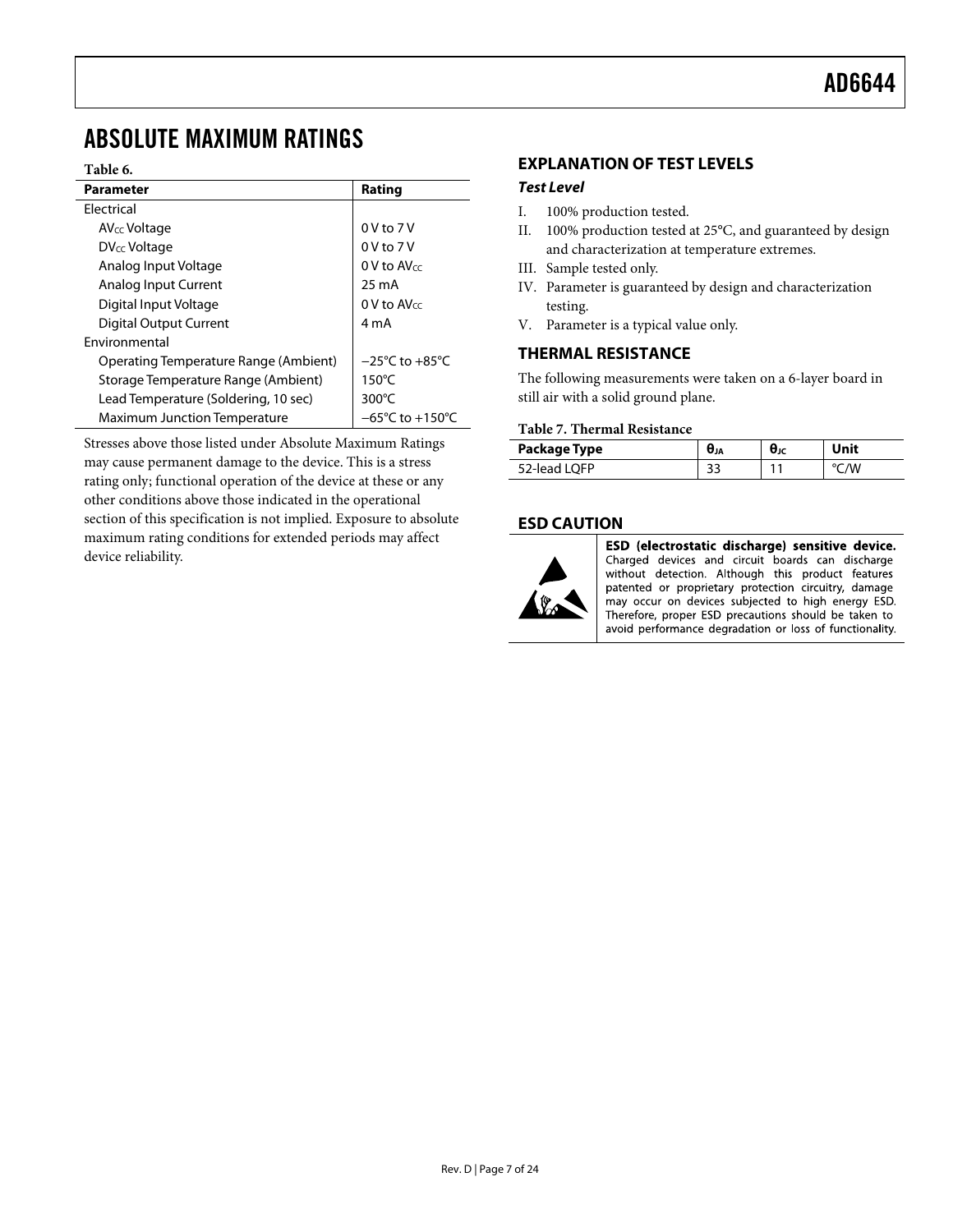### <span id="page-7-0"></span>PIN CONFIGURATION AND FUNCTION DESCRIPTIONS



Figure 3. Pin Configuration

#### **Table 8. Pin Function Descriptions**

| <b>Pin Number</b>                                          | <b>Mnemonic</b>                    | <b>Description</b>                                                                    |
|------------------------------------------------------------|------------------------------------|---------------------------------------------------------------------------------------|
| 1, 33, 43                                                  | DVec                               | 3.3 V Power Supply (Digital), Output Stage Only.                                      |
| 2, 4, 7, 10, 13, 15, 17, 19, 21, 23, 25, 27, 29,<br>34, 42 | <b>GND</b>                         | Ground.                                                                               |
| 3                                                          | <b>VRFF</b>                        | 2.4 V (Analog Reference). Bypass to ground with 0.1 µF microwave chip<br>capacitor.   |
| 5                                                          | <b>ENCODE</b>                      | Encode Input. Conversion initiated on rising edge.                                    |
| 6                                                          | <b>ENCODE</b>                      | Complement of ENCODE. Differential input.                                             |
| 8, 9, 14, 16, 18, 22, 26, 28, 30                           | $AV_{CC}$                          | 5 V Analog Power Supply.                                                              |
| 11                                                         | <b>AIN</b>                         | Analog Input.                                                                         |
| 12                                                         | <b>AIN</b>                         | Complement of AIN. Differential analog input.                                         |
| 20                                                         | C <sub>1</sub>                     | Internal Voltage Reference. Bypass to ground with 0.1 µF microwave chip<br>capacitor. |
| 24                                                         | C <sub>2</sub>                     | Internal Voltage Reference. Bypass to ground with 0.1 µF microwave chip<br>capacitor. |
| 31                                                         | <b>DNC</b>                         | Do not connect this pin.                                                              |
| 32                                                         | <b>OVR</b>                         | Overrange Bit. High indicates analog input exceeds ±FS.                               |
| 35                                                         | <b>DMID</b>                        | Output Data Voltage Midpoint. Approximately equal to $DV_{cc}/2$ .                    |
| 36                                                         | DO (LSB)                           | Digital Output Bit (Least Significant Bit). Twos complement.                          |
| 37 to 41, 44 to 50                                         | D1 to D5, D6 to<br>D <sub>12</sub> | Digital Output Bits in Twos Complement.                                               |
| 51                                                         | D13 (MSB)                          | Digital Output Bit (Most Significant Bit). Twos complement.                           |
| 52                                                         | <b>DRY</b>                         | Data Ready Output.                                                                    |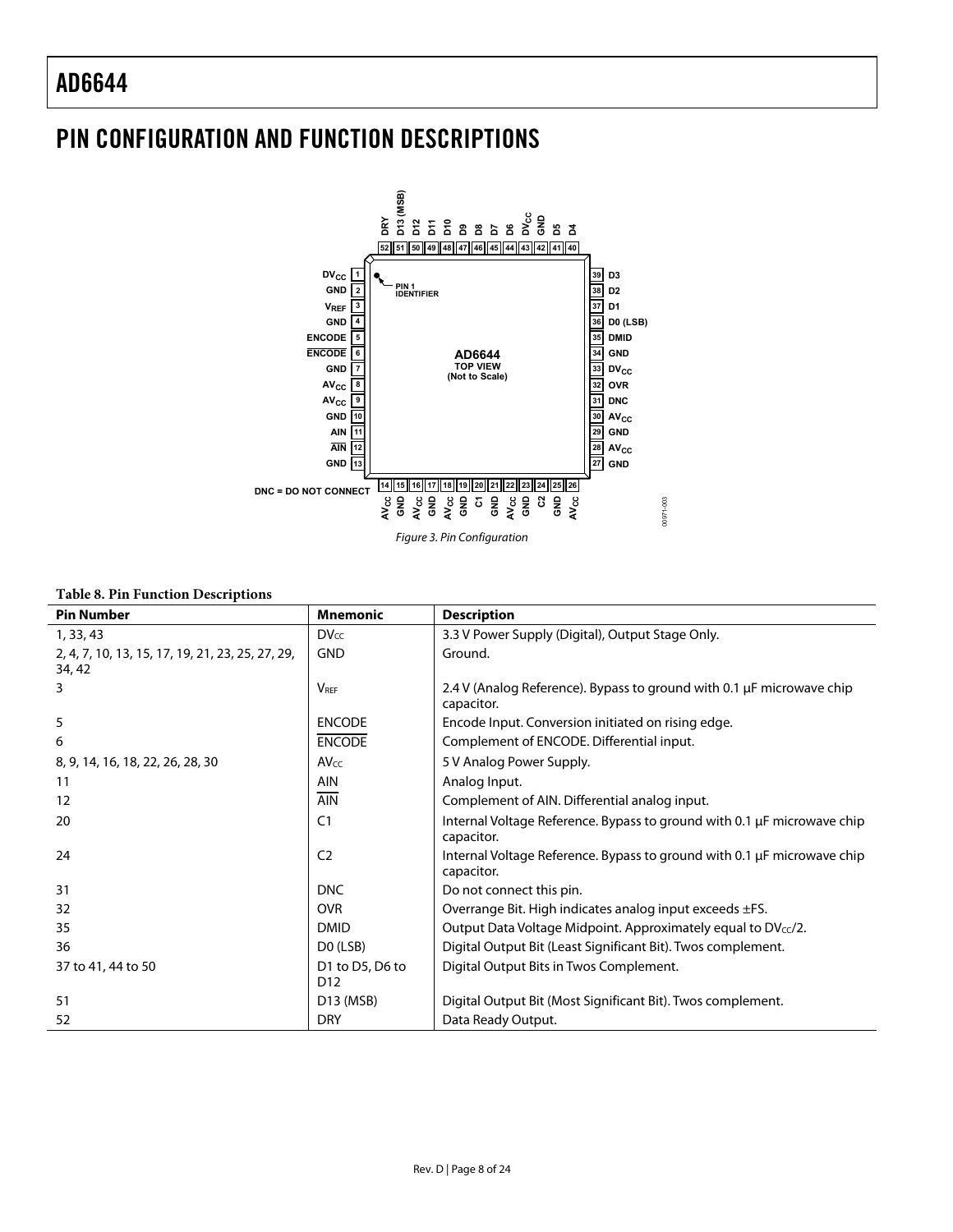

### <span id="page-8-0"></span>TYPICAL PERFORMANCE CHARACTERISTICS

Figure 6. Single Tone at 30 MHz

Rev. D | Page 9 of 24

Figure 9. Noise vs. Analog Frequency (IF)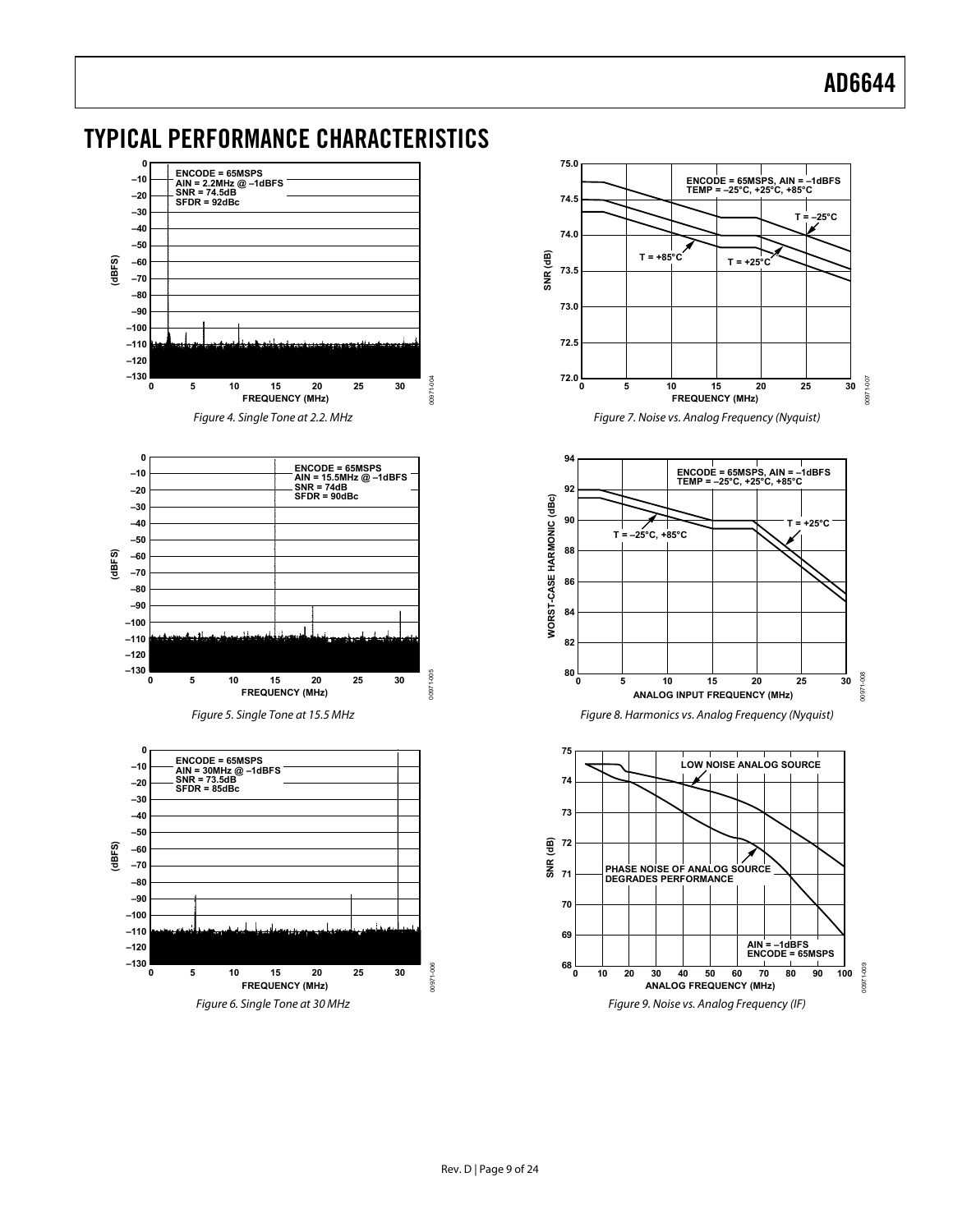



00971-013

00971-013

00971-014

00971

 $-014$ 

00971-015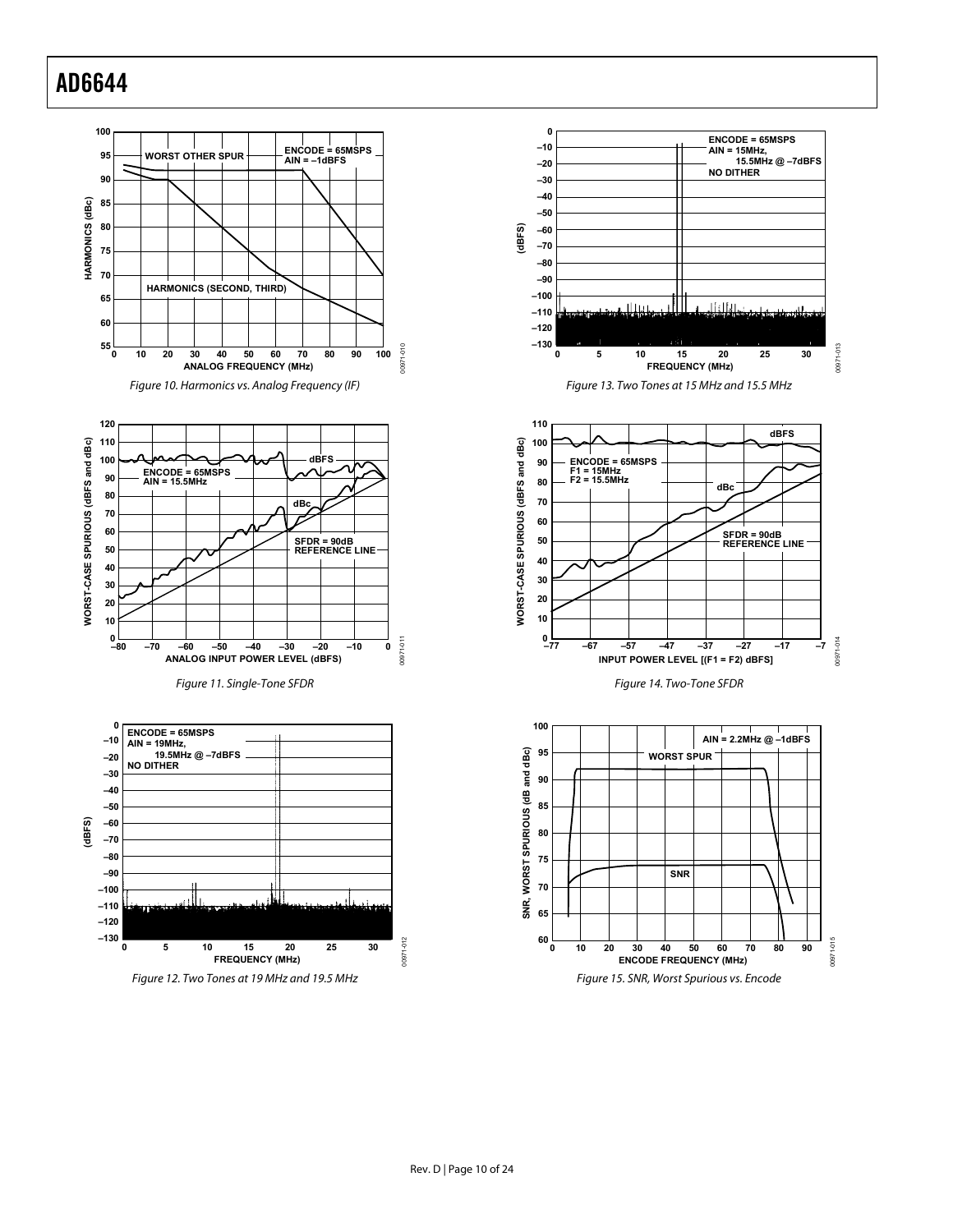<span id="page-10-0"></span>

Figure 20. SFDR with Dither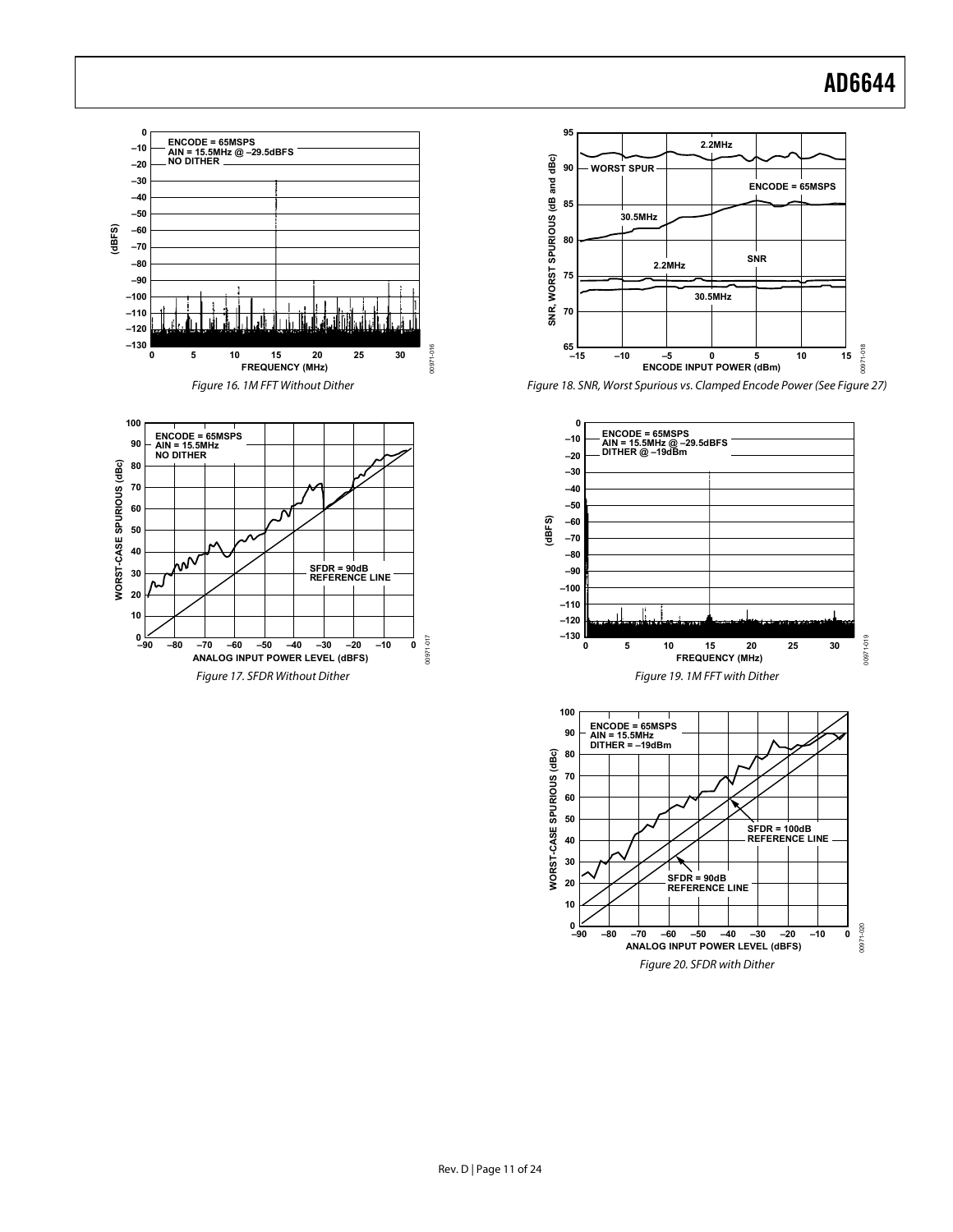### <span id="page-11-0"></span>EQUIVALENT CIRCUITS





<span id="page-11-1"></span>

Figure 22. ENCODE/ENCODE Inputs





Figure 25. DMID Reference

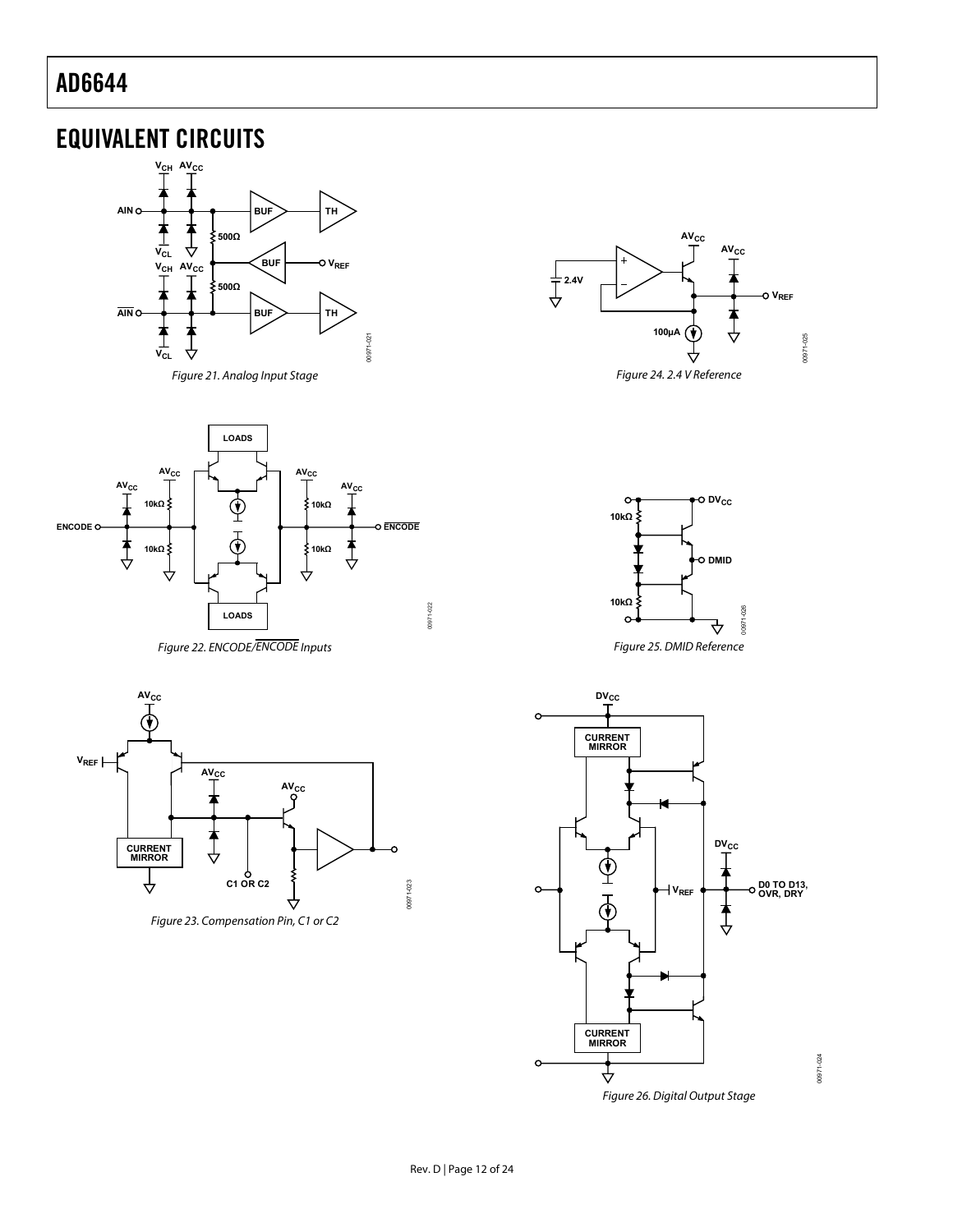### <span id="page-12-0"></span>**TERMINOLOGY**

#### **Analog Bandwidth**

The analog input frequency at which the spectral power of the fundamental frequency (as determined by the FFT analysis) is reduced by 3 dB.

#### **Aperture Delay**

The delay between the 50% point of the rising edge of the ENCODE command and the instant at which the analog input is sampled.

#### **Aperture Uncertainty (Jitter)**

The sample-to-sample variation in aperture delay.

### **Differential Analog Input Resistance, Differential Analog**

**Input Capacitance, and Differential Analog Input Impedance**  The real and complex impedances measured at each analog input port. The resistance is measured statically and the capacitance and differential input impedances are measured with a network analyzer.

#### **Differential Analog Input Voltage Range**

The peak-to-peak differential voltage that must be applied to the converter to generate a full-scale response. Peak differential voltage is computed by observing the voltage on a single pin and subtracting the voltage from the other pin, which is 180° out of phase. Peak-to-peak differential is computed by rotating the input phase 180° and taking the peak measurement again. The difference is then computed between both peak measurements.

#### **Differential Nonlinearity**

The deviation of any code width from an ideal 1 LSB step.

#### **Encode Pulse Width/Duty Cycle**

Pulse width high is the minimum amount of time that the ENCODE pulse should be left in the Logic 1 state to achieve rated performance; pulse width low is the minimum time ENCODE pulse should be left in a low state. Optimum performance is achieved using a 50% duty cycle.

#### **Full-Scale Input Power**

Expressed in dBm. Computed using the following equation:



#### **Harmonic Distortion, Second**

The ratio of the rms signal amplitude to the rms value of the second harmonic component, reported in dBc.

#### **Harmonic Distortion, Third**

The ratio of the rms signal amplitude to the rms value of the third harmonic component, reported in dBc.

#### **Integral Nonlinearity**

The deviation of the transfer function from a reference line measured in fractions of 1 LSB using a best straight line determined by a least-square curve fit.

#### **Minimum Conversion Rate**

The encode rate at which the SNR of the lowest analog signal frequency drops by no more than 3 dB below the guaranteed limit.

#### **Maximum Conversion Rate**

The encode rate at which parametric testing is performed.

#### **Noise (for Any Range Within the ADC)**

$$
V_{NOISE} = \sqrt{|Z| \times 0.001 \times 10 \left(\frac{FS_{dBm} - SNR_{dBc} - Signal_{dBFS}}{10}\right)}
$$

where:

*Z* is the input impedance.

*FS* is the full scale of the device for the frequency in question. *SNR* is the value for the particular input level.

*Signal* is the signal level within the ADC reported in dB below full scale.

V<sub>NOISE</sub> includes both thermal and quantization noise.

#### **Output Propagation Delay**

The delay between a differential crossing of ENCODE and ENCODE, and the time when all output data bits are within valid logic levels.

#### **Power Supply Rejection Ratio**

The ratio of a change in input offset voltage to a change in power supply voltage.

#### **Signal-to-Noise and Distortion (SINAD)**

The ratio of the rms signal amplitude (set 1 dB below full scale) to the rms value of the sum of all other spectral components, including harmonics, but excluding dc.

#### **Signal-to-Noise Ratio (Without Harmonics)**

The ratio of the rms signal amplitude (set at 1 dB below full scale) to the rms value of the sum of all other spectral components, excluding the first five harmonics and dc.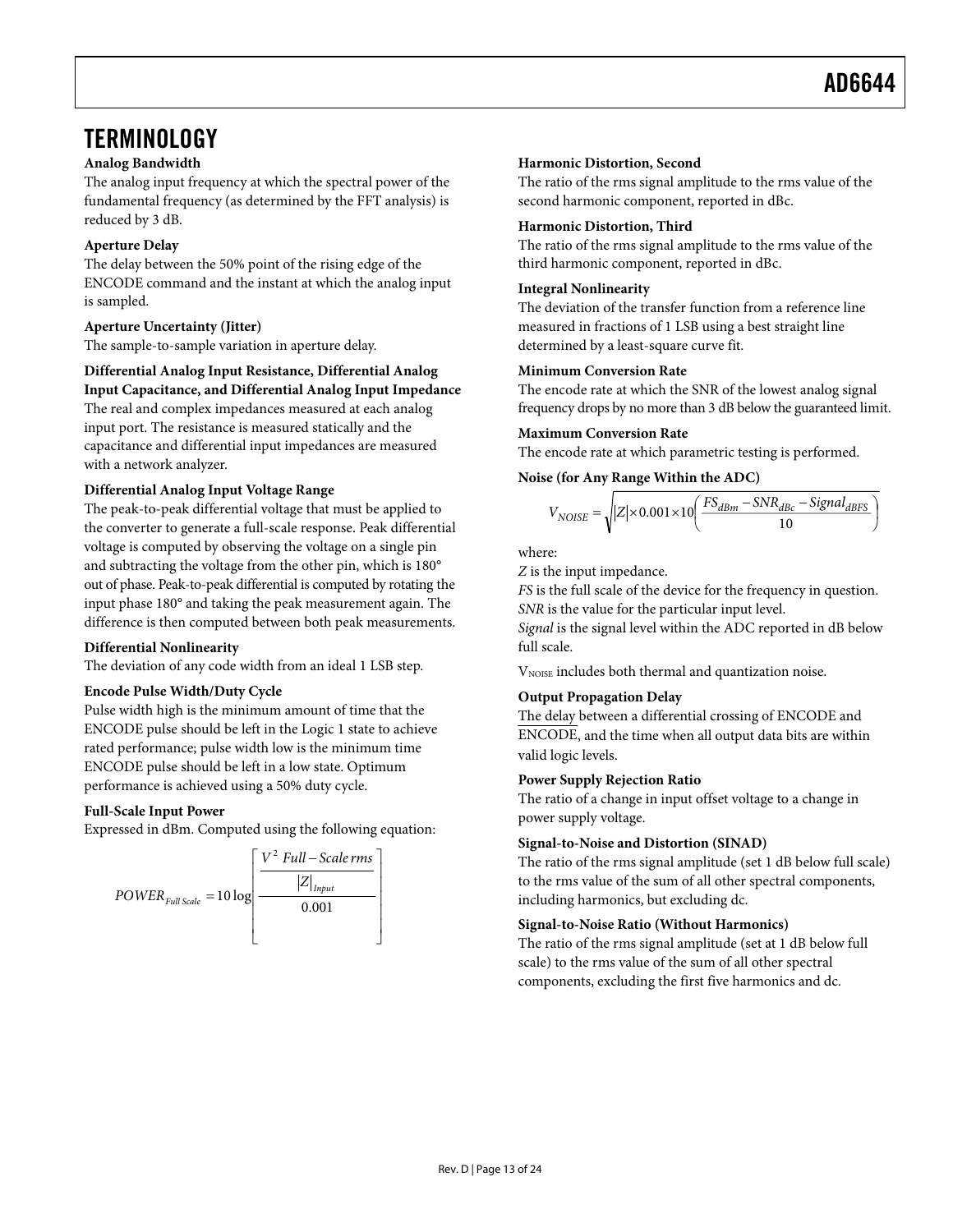#### **Spurious-Free Dynamic Range (SFDR)**

The ratio of the rms signal amplitude to the rms value of the peak spurious spectral component. The peak spurious component may or may not be a harmonic. Reported in either dBc (that is, degrades as signal level is lowered), or dBFS (always related back to converter full scale).

#### **Two-Tone Intermodulation Distortion Rejection**

The ratio of the rms value of either input tone to the rms value of the worst third-order intermodulation product; reported in dBc.

#### **Two-Tone SFDR**

The ratio of the rms value of either input tone to the rms value of the peak spurious component. The peak spurious component may or may not be an IMD product. Reported in either dBc (that is, degrades as signal level is lowered), or in dBFS (always related back to converter full scale).

#### **Worst Other Spur**

The ratio of the rms signal amplitude to the rms value of the worst spurious component (excluding the second and third harmonics) reported in dBc.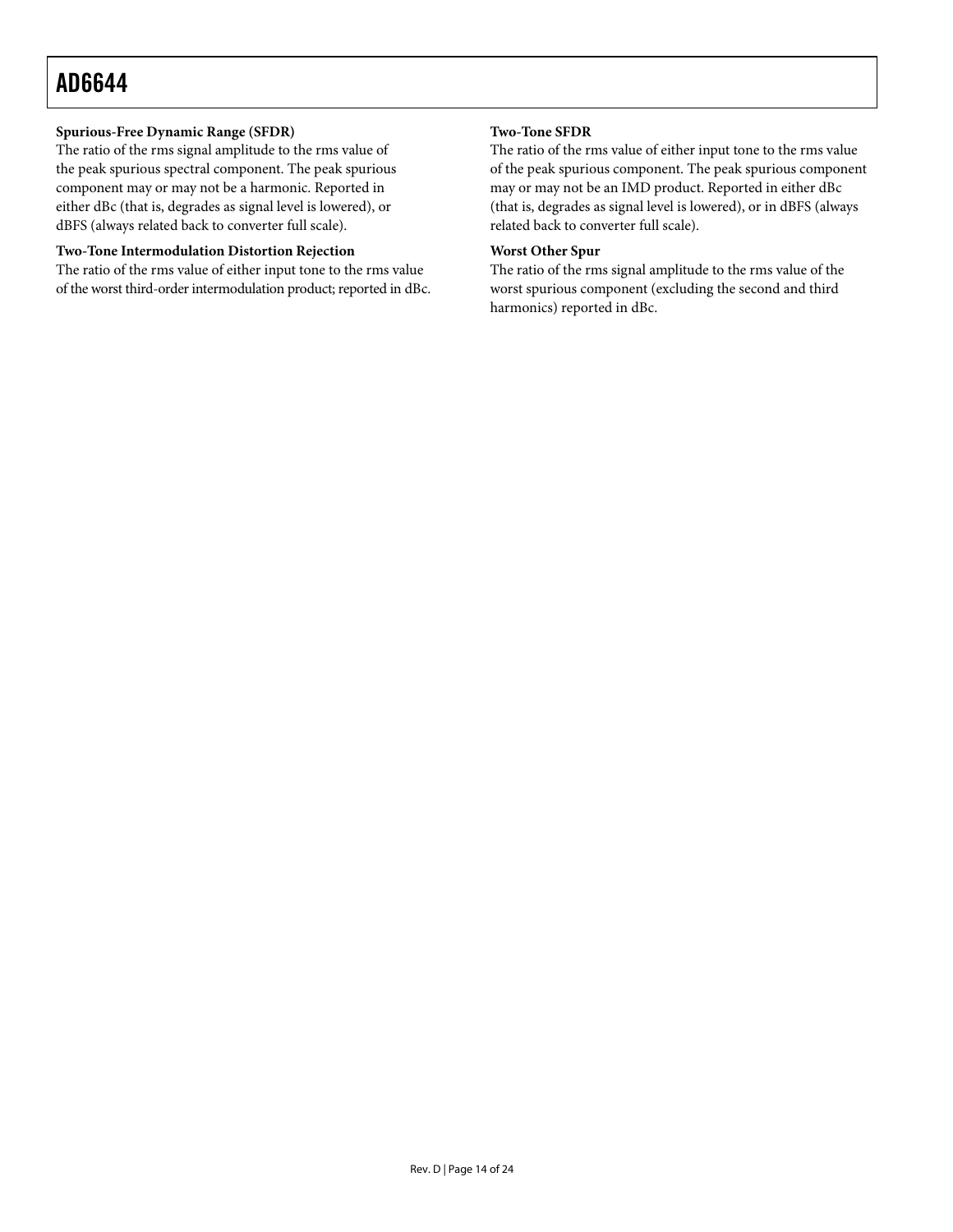### <span id="page-14-1"></span><span id="page-14-0"></span>THEORY OF OPERATION

The AD6644 analog-to-digital converter (ADC) employs a three-stage subrange architecture. This design approach achieves the required accuracy and speed while maintaining low power and small die size.

As shown in the functional block diagram, the AD6644 has complementary analog input pins, AIN and AIN. Each analog input is centered at 2.4 V and swings ±0.55 V around this reference [\(Figure 21\)](#page-11-1). Because AIN and AIN are 180° out of phase, the differential analog input signal is 2.2 V peak-to-peak.

<span id="page-14-2"></span>Both analog inputs are buffered prior to the first track-and-hold, TH1. The high state of the ENCODE pulse places TH1 in hold mode. The held value of TH1 is applied to the input of a 5-bit coarse ADC1. The digital output of ADC1 drives a 5-bit digitalto-analog converter (DAC1). DAC1 requires 14 bits of precision, which is achieved through laser trimming. The output of DAC1 is subtracted from the delayed analog signal at the input of TH3 to generate a first residue signal. TH2 provides an analog pipeline delay to compensate for the digital delay of ADC1.

The first residue signal is applied to a second conversion stage consisting of a 5-bit ADC2, 5-bit DAC2, and pipeline TH4. The second DAC requires 10 bits of precision, which is met by the process with no trim. The input to TH5 is a second residue signal generated by subtracting the quantized output of DAC2 from the first residue signal held by TH4. TH5 drives a final 6-bit ADC3.

<span id="page-14-3"></span>The digital outputs from ADC1, ADC2, and ADC3 are added together and corrected in the digital error correction logic to generate the final output data. The result is a 14-bit parallel digital CMOS-compatible word, coded as twos complement.

#### **APPLYING THE AD6644 Encoding the AD6644**

The AD6644 encode signal must be a high quality, extremely low phase noise source to prevent degradation of performance. Maintaining 14-bit accuracy places a premium on encode clock phase noise. SNR performance can easily degrade by 3 dB to 4 dB with 70 MHz input signals when using a high jitter clock source. See the Analog Devices Application Note AN-501, *Aperture Uncertainty and ADC System Performance*, for complete details.

For optimum performance, the AD6644 must be clocked differentially. The encode signal is usually ac-coupled into the ENCODE and ENCODE pins via a transformer or capacitors. These pins are biased internally and require no additional bias.

See [Figure 27](#page-14-2) for one preferred method for clocking the AD6644. The clock source (low jitter) is converted from single-ended to differential using an RF transformer. The back-to-back Schottky diodes across the secondary windings of the transformer limit clock excursions into the AD6644 to approximately 0.8 V p-p differential. This helps prevent the large voltage swings of the

clock from feeding through to the other portions of the AD6644, and limits the noise presented to the ENCODE inputs. A crystal clock oscillator can also be used to drive the RF transformer if an appropriate limiting resistor (typically 100 Ω) is placed in series with the primary winding of the transformer.



Figure 27. Crystal Clock Oscillator—Differential Encode

If a low jitter ECL/PECL clock is available, another option is to ac-couple a differential ECL/PECL signal to the encode input pins as shown in [Figure 28](#page-14-3). A device that offers excellent jitter performance is the MC100LVEL16 (or another in the same family) from Motorola.



Figure 28. Differential ECL for Encode

#### **Analog Input**

As with most new high speed, high dynamic range ADCs, the analog input to the AD6644 is differential. Differential inputs allow much improvement in performance on-chip as signals are processed through the analog stages. Most of the improvement is a result of differential analog stages having high rejection of even-order harmonics. There are also benefits at the PCB level. First, differential inputs have high common-mode rejection of stray signals such as ground and power noise. In addition, they provide good rejection of common-mode signals such as local oscillator feedthrough.

The AD6644 input voltage range is offset from ground by 2.4 V. Each analog input connects through a 500  $\Omega$  resistor to a 2.4 V bias voltage and to the input of a differential buffer [\(Figure 21\)](#page-11-1). The resistor network on the input properly biases the followers for maximum linearity and range. Therefore, the analog source driving the AD6644 should be ac-coupled to the input pins. Because the differential input impedance of the AD6644 is 1 kΩ, the analog input power requirement is only −2 dBm, simplifying the driver amplifier in many cases. To take full advantage of this high input impedance, a 20:1 transformer is required. This is a large ratio and could result in unsatisfactory performance. In this case, a lower step-up ratio can be used. The recommended method for driving the analog input of the AD6644 is to use a 4:1 RF transformer. For example, if  $R_T$  is set to 60.4  $\Omega$  and R<sub>s</sub> is set to 25  $\Omega$ , along with a 4:1 transformer, the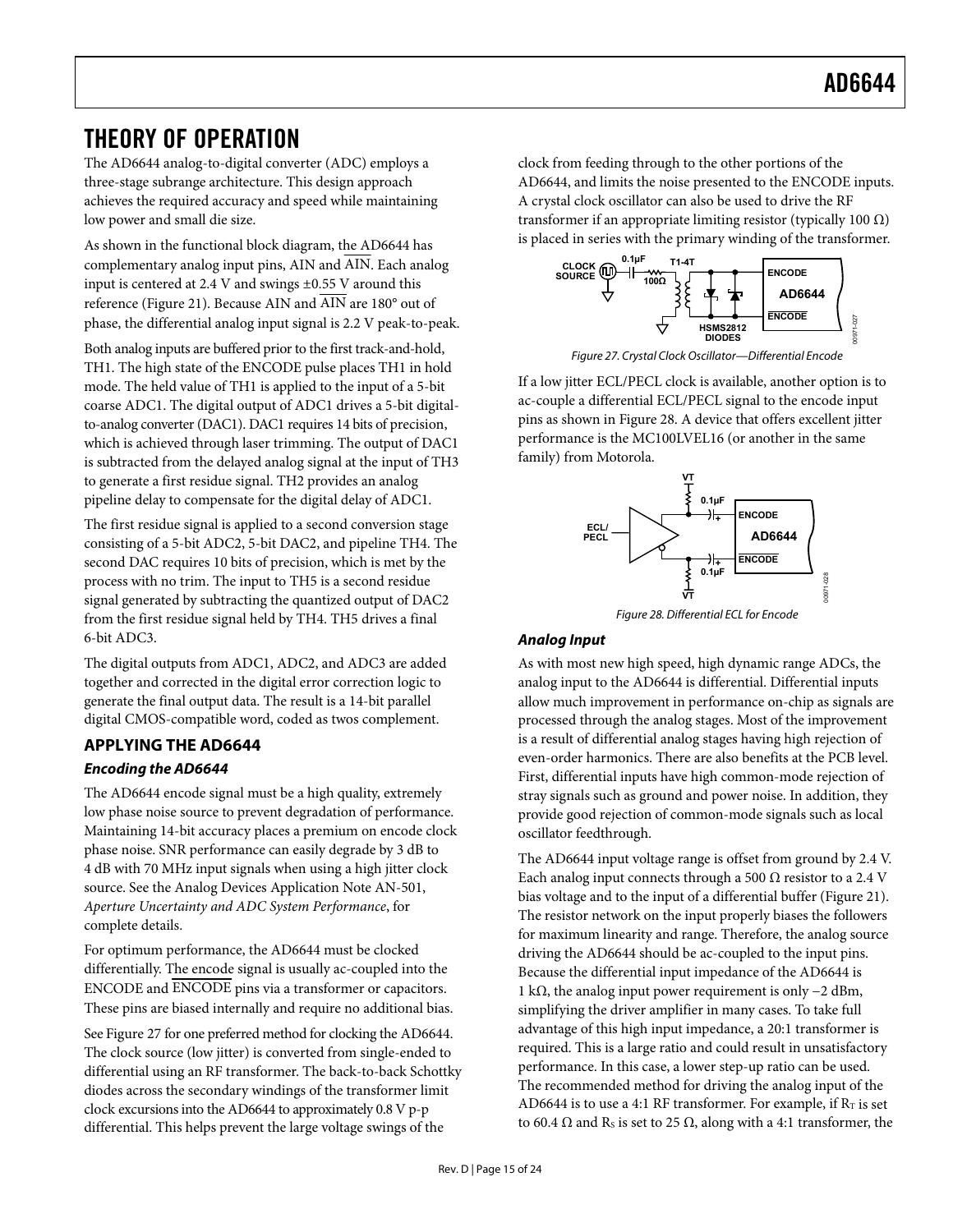input matches to a 50  $Ω$  source with a full-scale drive of 4.8 dBm. Series resistors  $(R<sub>s</sub>)$  on the secondary side of the transformer should be used to isolate the transformer from the ADC. This limits the amount of dynamic current from the ADC flowing back into the secondary of the transformer. The terminating resistor  $(R_T)$  should be placed on the primary side of the transformer.



Figure 29. Transformer-Coupled Analog Input Circuit

In applications where dc coupling is required, the AD8138 differential output op amp from Analog Devices can be used to drive the AD6644 (see [Figure 30](#page-15-0)). The AD8138 op amp provides single-ended-to-differential conversion, which reduces overall system cost and minimizes layout requirements.



Figure 30. DC-Coupled Analog Input Circuit

#### <span id="page-15-0"></span>**Power Supplies**

Care should be taken when selecting a power source. Linear supplies are strongly recommended. Switching supplies tend to have radiated components that may be received by the AD6644. Each of the power supply pins should be decoupled as closely to the package as possible using 0.1 μF chip capacitors.

The AD6644 has separate digital and analog power supply pins. The analog supplies are denoted  $AV_{CC}$  and the digital supply pins are denoted DV<sub>CC</sub>. AV<sub>CC</sub> and DV<sub>CC</sub> should have separate power supplies. This is because the fast digital output swings can couple switching current back into the analog supplies. Note that  $AV_{CC}$  must be held within 5% of 5 V. The AD6644 is specified for  $DV_{CC} = 3.3$  V because this is a common supply for digital ASICs.

#### **Digital Outputs**

Care must be taken when designing the data receivers for the AD6644. It is recommended that the digital outputs drive a series resistor (for example, 100  $\Omega$ ) followed by a gate like the 74LCX574. To minimize capacitive loading, there should only be one gate on each output pin. An example of this is shown in the evaluation board schematic of [Figure 32](#page-18-0). The digital outputs of the AD6644 have a constant output slew rate of 1 V/ns.

A typical CMOS gate combined with a PCB trace have a load of approximately 10 pF. Therefore, as each bit switches, 10 mA (10 pF  $\times$  1 V ÷ 1 ns) of dynamic current per bit flow in or out of the device. A full-scale transition can cause up to 140 mA (14 bits  $\times$  10 mA/bit) of current to flow through the output stages. The series resistors should be placed as close as possible to the AD6644 to limit the amount of current that can flow into the output stage. These switching currents are confined between ground and the  $DV_{CC}$  pin. Standard TTL gates should be avoided because they can appreciably add to the dynamic switching currents of the AD6644. Note that extra capacitive loading increases output timing and invalidates timing specifications. Digital output timing is guaranteed with 10 pF loads.

If the analog input range is exceeded, the overrange (OVR) bit toggles high and the digital outputs retain their respective positive or negative full-scale values.

**Table 9. Twos Complement Output Coding** 

| <b>AIN Level</b>   | <b>AIN Level</b>   | <b>Output State</b> | Output Code       |
|--------------------|--------------------|---------------------|-------------------|
| $V_{REF} + 0.55 V$ | $V_{REF}$ – 0.55 V | <b>Positive FS</b>  | 01 1111 1111 1111 |
| <b>VREF</b>        | <b>VRFF</b>        | Midscale            | 000/111           |
| $V_{REF}$ - 0.55 V | $V_{REF}$ + 0.55 V | <b>Negative FS</b>  | 10 0000 0000 0000 |

#### **Layout Information**

The schematic of the evaluation board (see [Figure 32](#page-18-0)) represents a typical implementation of the AD6644. A multilayer board is recommended to achieve the best results. It is highly recommended that high quality ceramic chip capacitors be used to decouple each supply pin to ground directly at the device. The pinout of the AD6644 facilitates ease of use in the implementation of high frequency, high resolution design practices. All of the digital outputs are segregated to two sides of the chip, with the inputs on the opposite side for isolation purposes.

Care should be taken when routing the digital output traces. To prevent coupling through the digital outputs into the analog portion of the AD6644, minimal capacitive loading should be placed on these outputs. It is recommended that a fanout of only one gate be used for all AD6644 digital outputs. The layout of the encode circuit is equally critical. Any noise received on this circuitry results in corruption in the digitization process and lower overall performance. The encode clock must be isolated from the digital outputs and the analog inputs.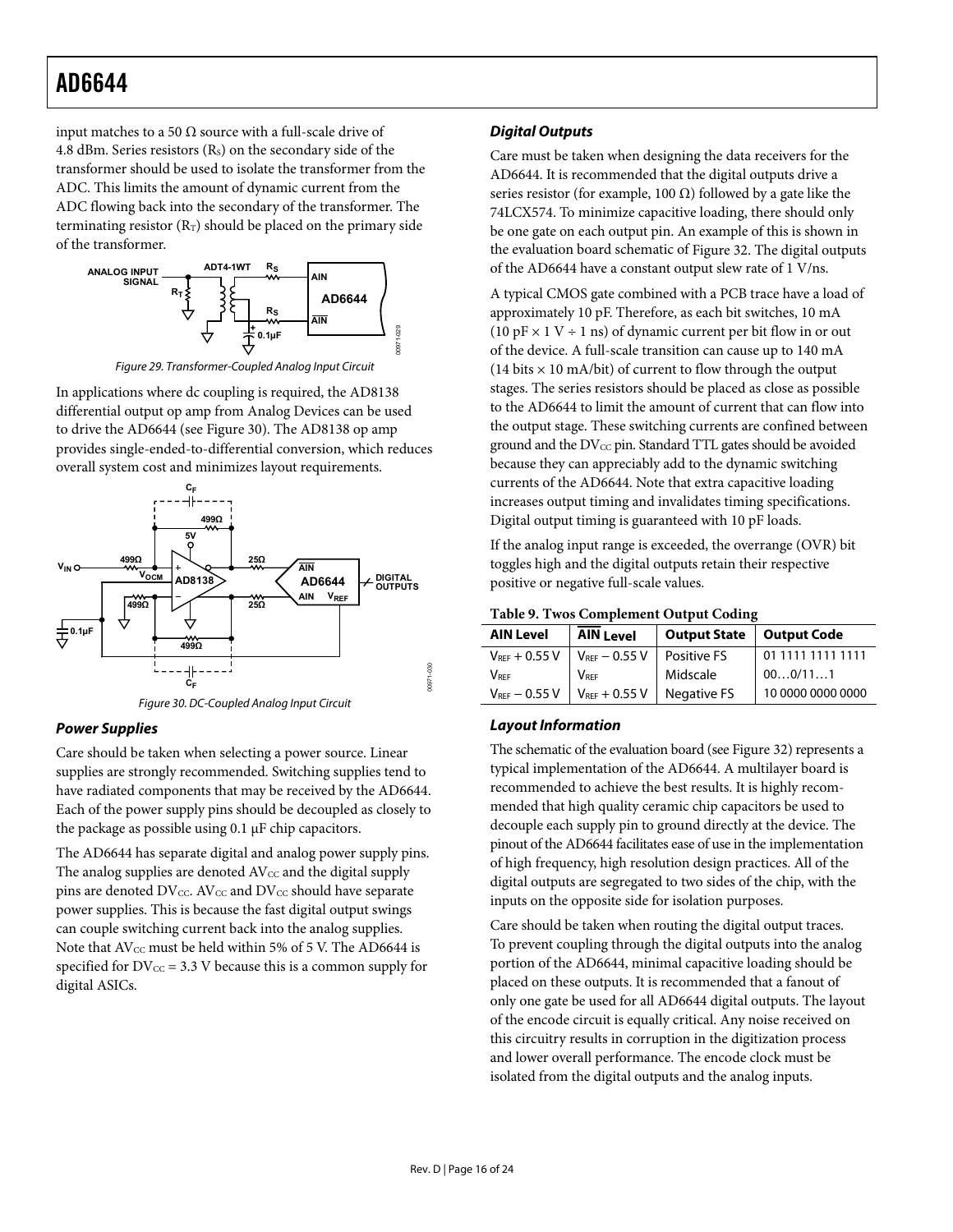#### **Jitter Considerations**

The signal-to-noise ratio (SNR) for an ADC can be predicted. When normalized to ADC codes, Equation 1 accurately predicts the SNR based on three terms. These are jitter, average DNL error, and thermal noise. Each of these terms contributes to the noise within the converter (see Equation 1).

$$
SNR = -20 \times \log \left[ \left( \frac{1+\epsilon}{2^n} \right)^2 + \left( 2\pi \times f_{ANALOG} \times t_{jrms} \right)^2 + \left( \frac{V_{NOISErms}}{2^n} \right)^2 \right]^{1/2}
$$
\n(1)

where:

*fANALOG* is the analog input frequency.

*tj rms* is the rms jitter of the encode (rms sum of encode source and internal encode circuitry).

*ε* is the average DNL of the ADC (typically 0.41 LSB).

*n* is the number of bits in the ADC.

<span id="page-16-0"></span>*VNOISE rms* is the V rms thermal noise referred to the analog input of the ADC (typically 2.5 LSB).

For a 14-bit ADC like the AD6644, aperture jitter can greatly affect the SNR performance as the analog frequency is increased. [Figure 31](#page-16-0) shows a family of curves that demonstrates the expected SNR performance of the AD6644 as jitter increases and is derived from Equation 1.

For a complete review of aperture jitter, see Application Note AN-756, *Sampled Systems and the Effects of Clock Phase Noise and Jitter*, at [www.analog.com](http://www.analog.com/).

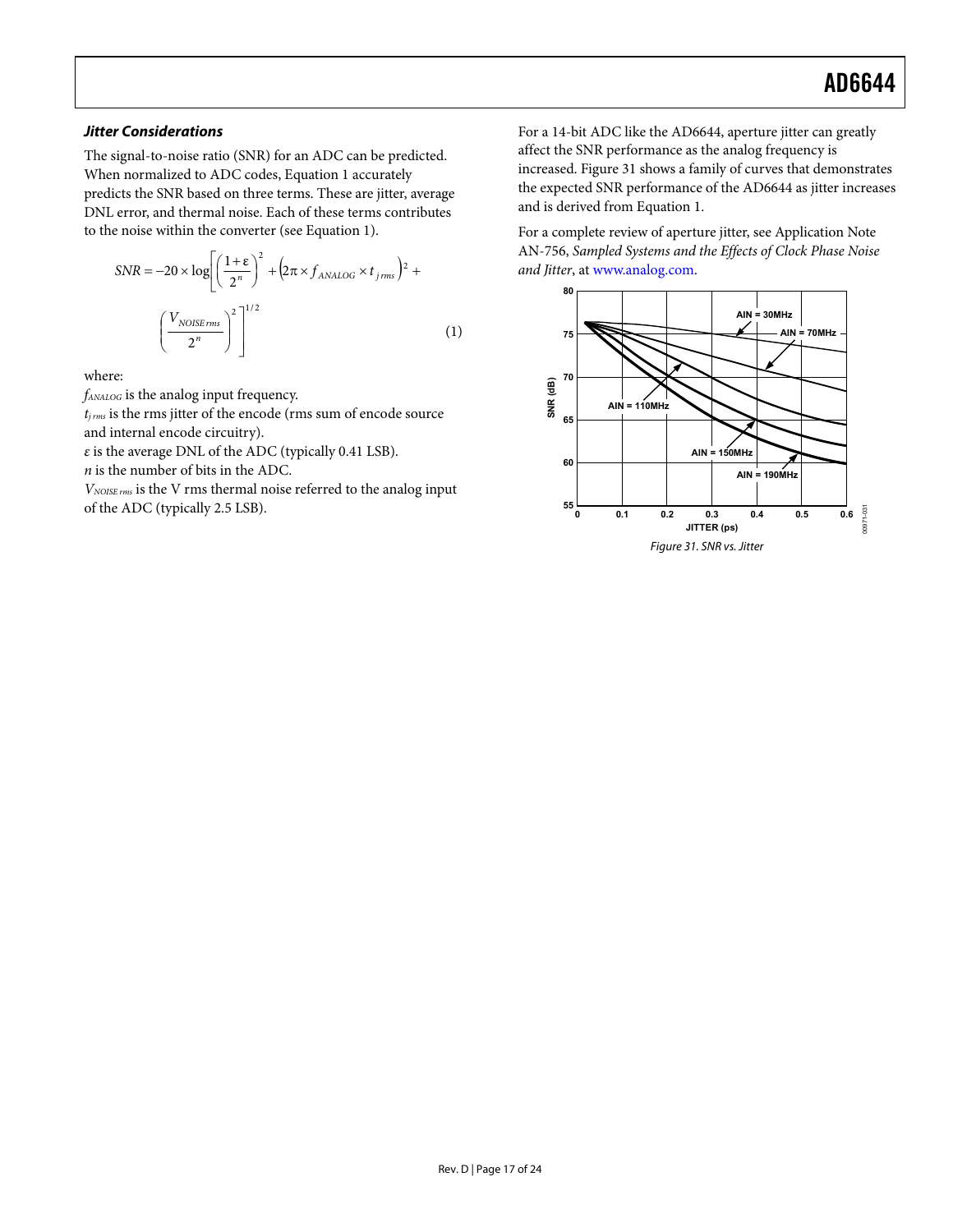### <span id="page-17-0"></span>EVALUATION BOARD

The schematic of the evaluation board (see [Figure 32\)](#page-18-0) represents a typical implementation of the AD6644. A multilayer board is recommended to achieve best results. It is highly recommended that high quality, ceramic chip capacitors be used to decouple each supply pin to ground directly at the device. The pinout of the AD6644 facilitates ease of use in the implementation of high frequency, high resolution design practices. All of the digital outputs are segregated to two sides of the chip, with the inputs on the opposite side for isolation purposes.

Care should be taken when routing the digital output traces. To prevent coupling through the digital outputs into the analog portion of the AD6644, minimal capacitive loading should be placed on these outputs. It is recommended that a fanout of only one gate should be used for all AD6644 digital outputs.

The layout of the encode circuit is equally critical. Any noise received on this circuitry results in corruption in the digitization process and lower overall performance. The encode clock must be isolated from the digital outputs and the analog inputs.

| Qty.           | Reference ID <sup>1</sup>                                         | <b>Description</b>                                                   | <b>Manufacturer</b>        | <b>Supplier Part No.</b> |
|----------------|-------------------------------------------------------------------|----------------------------------------------------------------------|----------------------------|--------------------------|
| $\mathbf{1}$   | PCB                                                               | Printed circuit board, AD6644/AD6645 engineering<br>evaluation board | Moog                       | 6645EE01D REV D          |
| 4              | C1, C2, C31, C38                                                  | Capacitor, tantalum, SMT BCAPTAJC, 10 µF, 16 V, 10%                  | Kemet                      | T491C106K016AS           |
| 8              | C3, C7 to C10, C16, C30 <sup>2</sup> , C32                        | Capacitor, ceramic, SMT 0508, 0.1 µF, 16 V, 10%                      | Presidio Components        | 0508X7R104K16VP3         |
| 9              | C4, C15, C22 to C26, C29, (C33) <sup>3</sup> ,<br>$(C34)^3$ , C39 | Capacitor, ceramic, SMT 0805, 0.1 µF, 25 V, 10%                      | Panasonic                  | ECJ-2VB1E104K            |
| 0              | $(C5, C6)^3$                                                      | Capacitor, ceramic, SMT 0805, 0.01 µF, 50 V, 10%                     | Panasonic                  | ECJ-2YB1H103K            |
| 10             | C11 to C14, C17 to 21, C40                                        | Capacitor, ceramic, SMT 0508, 0.01 µF, 50 V, 0.2%                    | <b>Presidio Components</b> | 0508X7R103M2P3           |
| 0              | (C27, 28)                                                         | Capacitor, ceramic, SMT 0805, select                                 |                            |                          |
| 1              | CR1 <sup>3</sup>                                                  | Diode, dual Schottky HSMS2812, SOT-23, 30 V, 20 mA                   | Panasonic                  | MA716-(TX)               |
| 1              | E1                                                                | Install jumper (across OPT_LAT and BUFLAT)                           |                            |                          |
| 5              | F1 to F5                                                          | EMI suppression ferrite chip, SMT 0805                               | Steward                    | HZ0805E601R-00           |
| 1              | $J1-H$                                                            | Header, 6-pin, pin strip, 5 mm pitch                                 | Wieland                    | Z5.530.0625.0            |
| 1              | J1                                                                | Pin strip, 6-pin, 5 mm pitch                                         | Wieland                    | 25.602.2653.0            |
| $\mathbf{1}$   | J2                                                                | Header, 40-pin, male, right angle                                    | Samtec                     | TSW-120-08-T-D-RA        |
| 2              | $(J3)$ , J4, J5                                                   | Connector, gold, male, COAX., SMA, vertical                          | Johnson Components™        | 142-0701-201             |
| $\mathbf{1}$   | L1                                                                | Inductor, SMT, 1008-ct package, 4.7 nH                               | Coilcraft <sup>®</sup>     | 1008CT-040X-J            |
| 0              | $(R1)^3$                                                          | Resistor, thick film, SMT 0402, 100 $\Omega$ , 1/16 W, 1%            | Panasonic                  | ERJ-2RKF1000V            |
| 0              | (R2)                                                              | Resistor, thick film, SMT 1206, 60.4 $\Omega$ , 1/8 W, 1%            | Panasonic                  | ERJ-8ENF60R4V            |
| $\overline{2}$ | (R3 to R5) <sup>2</sup> , (R8) <sup>2</sup> , R9, R10             | Resistor, thick film, SMT 0805, 500 $\Omega$ , 1/10 W, 1%            | Panasonic                  | ERJ-6ENF4990V            |
| 2              | R6 and R7                                                         | Resistor, thick film, SMT 0805, 25.5 $\Omega$ , 1/10 W, 1%           | Panasonic                  | ERJ-6ENF25R5V            |
| 0              | $(R11)3$ , $(R13)3$                                               | Resistor, thick film, SMT 0805, 66.5 $\Omega$ , 1/10 W, 1%           | Panasonic                  | ERJ-6ENF66R5V            |
| 0              | $(R12)3$ , $(R14)3$                                               | Resistor, thick film, SMT 0805, 100 $\Omega$ , 1/10 W, 1%            | Panasonic                  | ERJ-6ENF1000V            |
| 1              | R15 <sup>2</sup>                                                  | Resistor, thick film, SMT 0402, 178 Ω, 1/16 W, 1%                    | Panasonic                  | ERJ-2RKF1780X            |
| $\mathbf{1}$   | <b>R35</b>                                                        | Resistor, thick film, SMT 0805, 49.9 $\Omega$ , 1/10 W, 1%           | Panasonic                  | ERJ-6ENF49R9V            |
| $\overline{4}$ | RN1 to RN4                                                        | Resistor array, SMT 0402; 100 $\Omega$ ; 8 ISO RES., 1/4 W; 5%       | Panasonic                  | EXB2HV101JV              |
| 2              | $T2^3$ , $T3^2$                                                   | Transformer, ADT4-1WT, CD542, 2 MHz to 775 MHz                       | Mini-Circuits <sup>®</sup> | ADT4-1WT                 |
| 1              | U1                                                                | IC, 14-bit, 65 MSPS ADC, LQFP-52                                     | <b>Analog Devices</b>      | AD6644                   |
| 2              | U2, U7                                                            | IC, SOIC-20, OCTAL D-type flip-flop                                  | Fairchild                  | 74LCX574                 |
| 0              | $(U3)^2$                                                          | IC, SOIC-8, low distortion differential ADC driver                   | <b>Analog Devices</b>      | AD8138ARM                |
| 2              | U4, U6                                                            | IC, SOT-23, tiny logic UHS 2-input or gate                           | Fairchild                  | NC7SZ32                  |
| 0              | $(U8)^3$                                                          | IC, SOIC-8, differential receiver                                    | Motorola                   | MC100LVEL16              |
| 1              | Y1                                                                | Clock oscillator, 65 MHz                                             | <b>CTS Reeves</b>          | MX045-65                 |
| 4              | $Y1-PS$                                                           | Pin sockets, closed end                                              | AMP                        | 5-330808-3               |
| 4              | <b>STDOFF</b>                                                     | Circuit board support                                                | <b>RICHO</b>               | CBSB-14-01               |

<sup>1</sup> Reference designators in parentheses are not installed on standard units.

<sup>2</sup> AC-coupled AIN is standard: R3, R4, R5, R8, and U3 are not installed. If dc-coupled AIN is required, C30, R15, and T3 are not installed.<br><sup>3</sup> AC-coupled encode is standard: C5, C6, C33, C34, R1, R11 to R14, and U8 are n

<sup>3</sup> AC-coupled encode is standard: C5, C6, C33, C34, R1, R11 to R14, and U8 are not installed. If PECL encode is required, CR1 and T2 are not installed.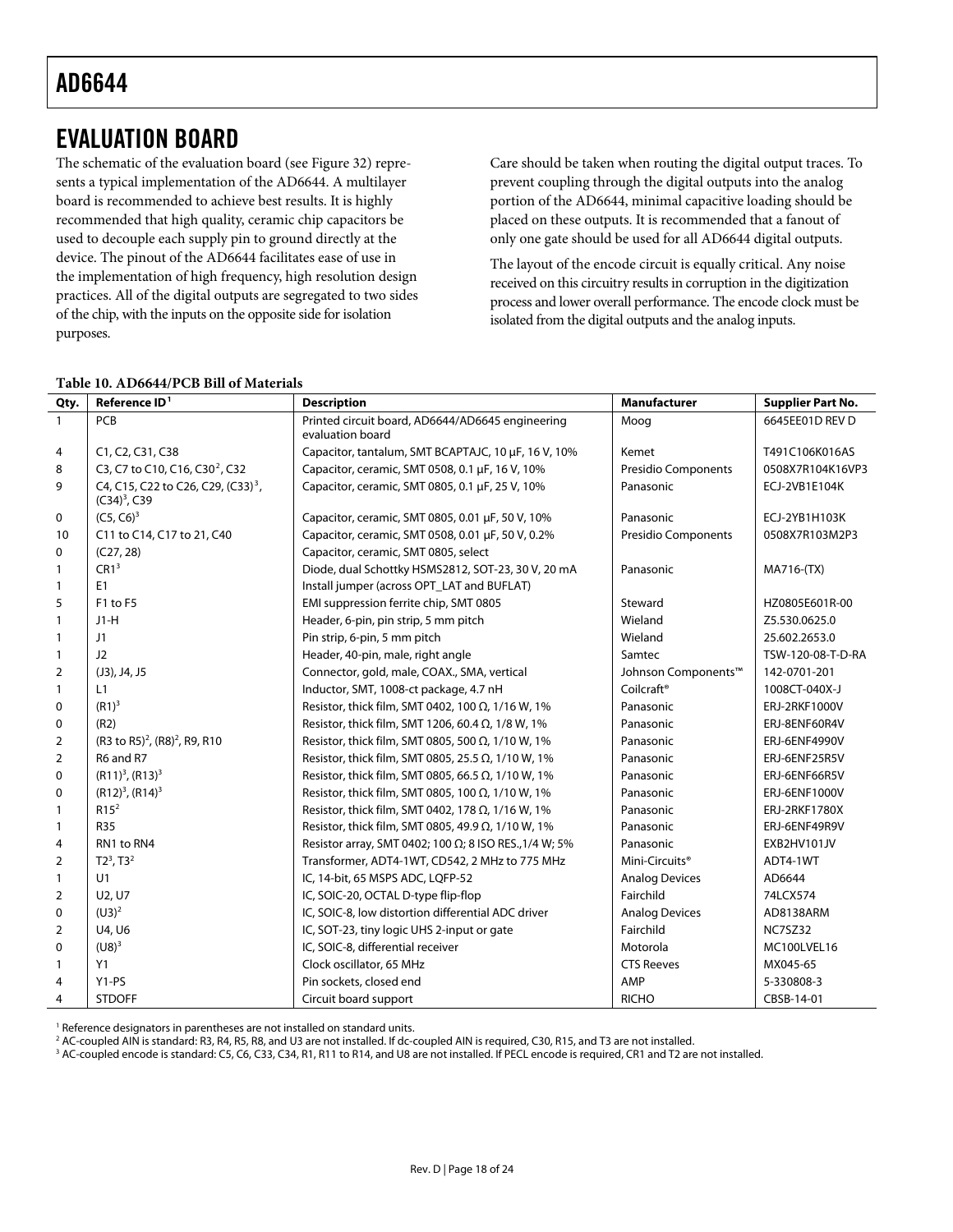

<span id="page-18-0"></span>Figure 32. Evaluation Board Schematic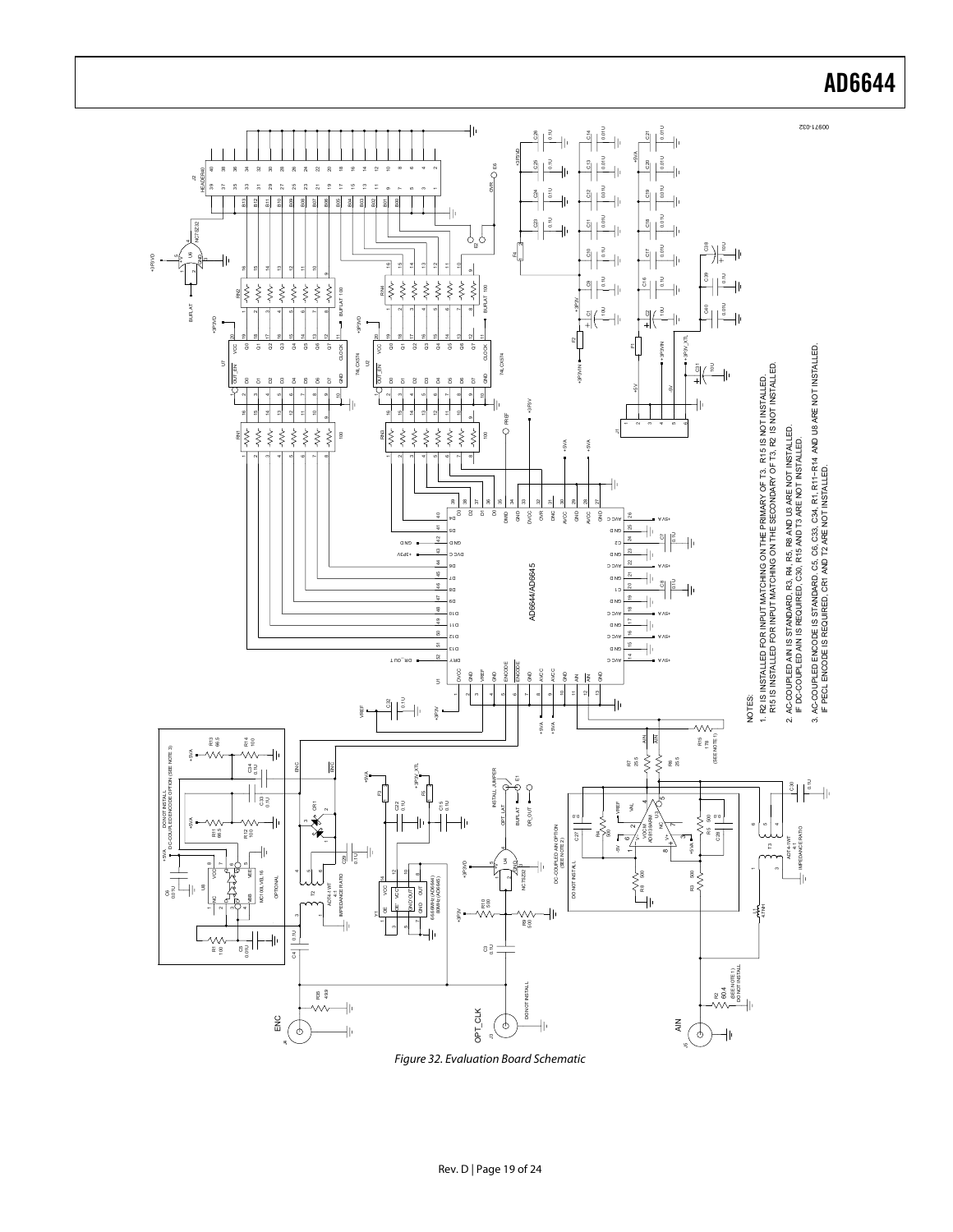

Figure 33. Top Signal Level



Figure 34. 5.0 V Plane Layer 3 and 3.3 V Plane Layer 4



Figure 35. Ground Plane Layer 2 and Ground Plane Layer 5

00971-035



Figure 36. Bottom Signal Layer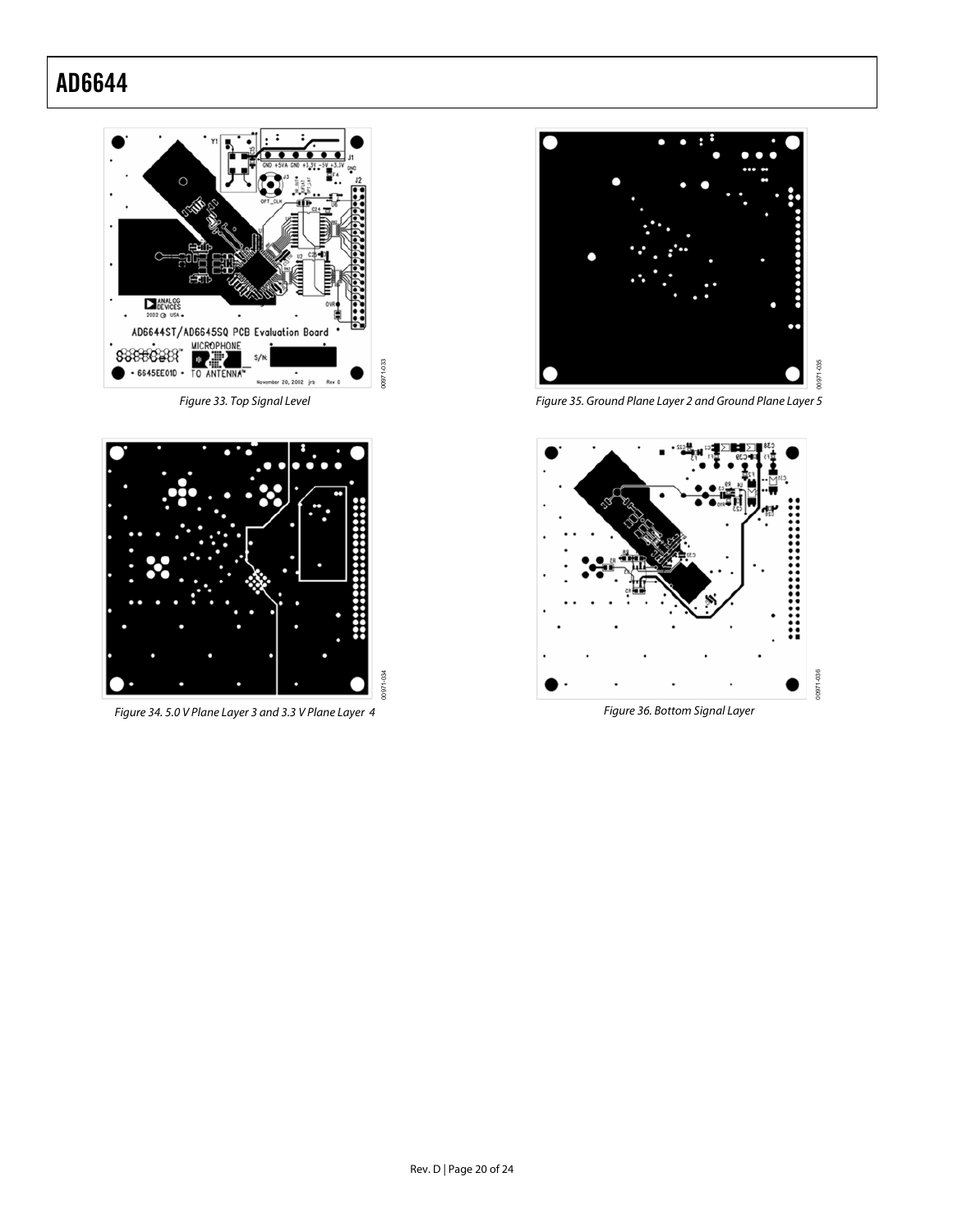## <span id="page-20-0"></span>OUTLINE DIMENSIONS



Dimensions shown in millimeters

#### **ORDERING GUIDE**

| Model                      | <b>Temperature Range</b>           | <b>Package Description</b>                   | <b>Package Option</b> |  |  |  |
|----------------------------|------------------------------------|----------------------------------------------|-----------------------|--|--|--|
| AD6644AST-40               | $-25^{\circ}$ C to $+85^{\circ}$ C | 52-Lead Low Profile Quad Flat Package (LQFP) | $ST-52$               |  |  |  |
| AD6644ASTZ-40 <sup>1</sup> | $-25^{\circ}$ C to $+85^{\circ}$ C | 52-Lead Low Profile Quad Flat Package (LQFP) | $ST-52$               |  |  |  |
| AD6644AST-65               | $-25^{\circ}$ C to $+85^{\circ}$ C | 52-Lead Low Profile Quad Flat Package (LQFP) | $ST-52$               |  |  |  |
| AD6644ASTZ-65 <sup>1</sup> | $-25^{\circ}$ C to $+85^{\circ}$ C | 52-Lead Low Profile Quad Flat Package (LQFP) | $ST-52$               |  |  |  |
| AD6644ST/PCB               |                                    | Evaluation Board with AD6644AST-65           |                       |  |  |  |
| AD6644ST/PCBZ <sup>1</sup> |                                    | Evaluation Board with AD6644AST-65           |                       |  |  |  |

 $1 Z =$  RoHS Compliant Part.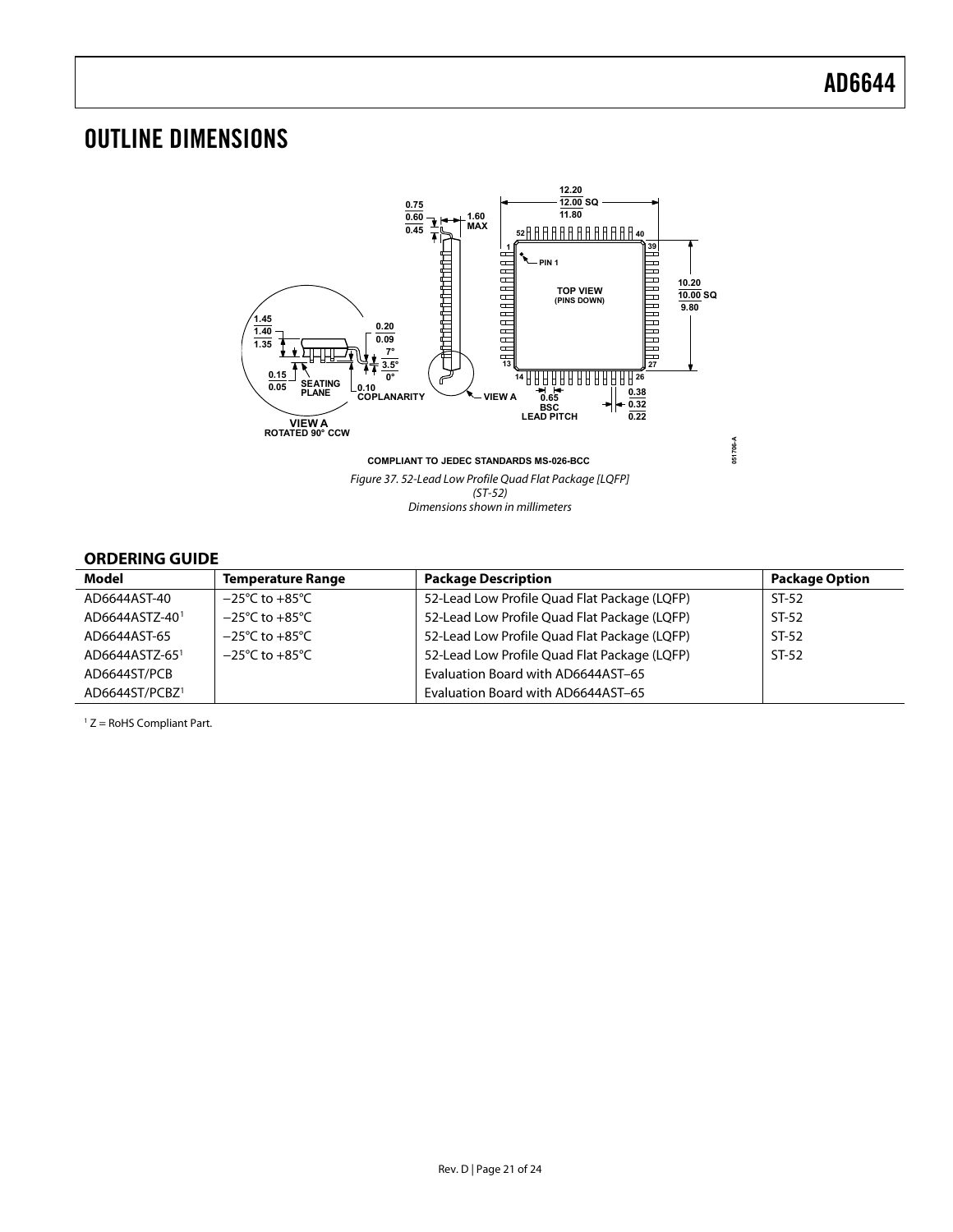## **NOTES**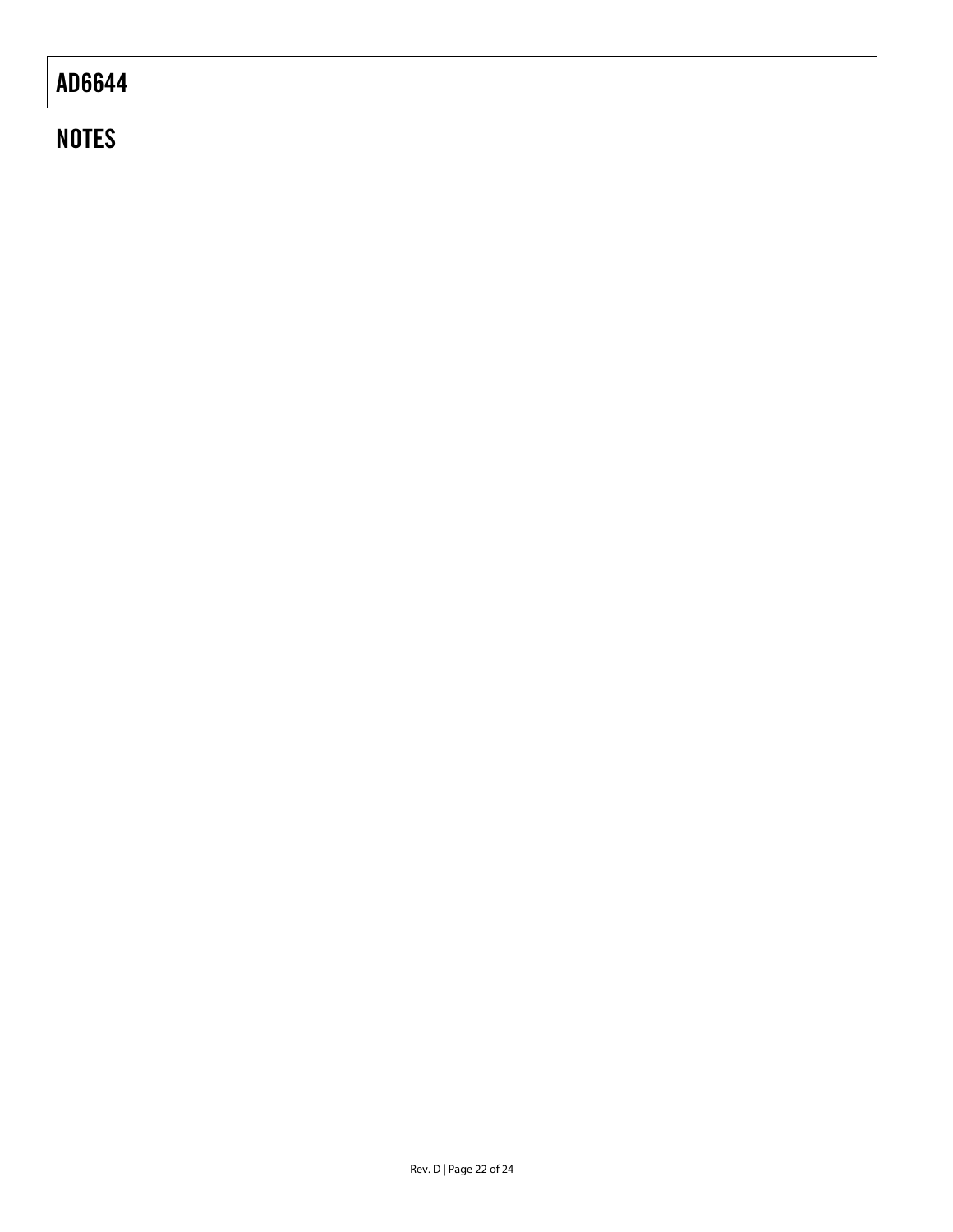## **NOTES**